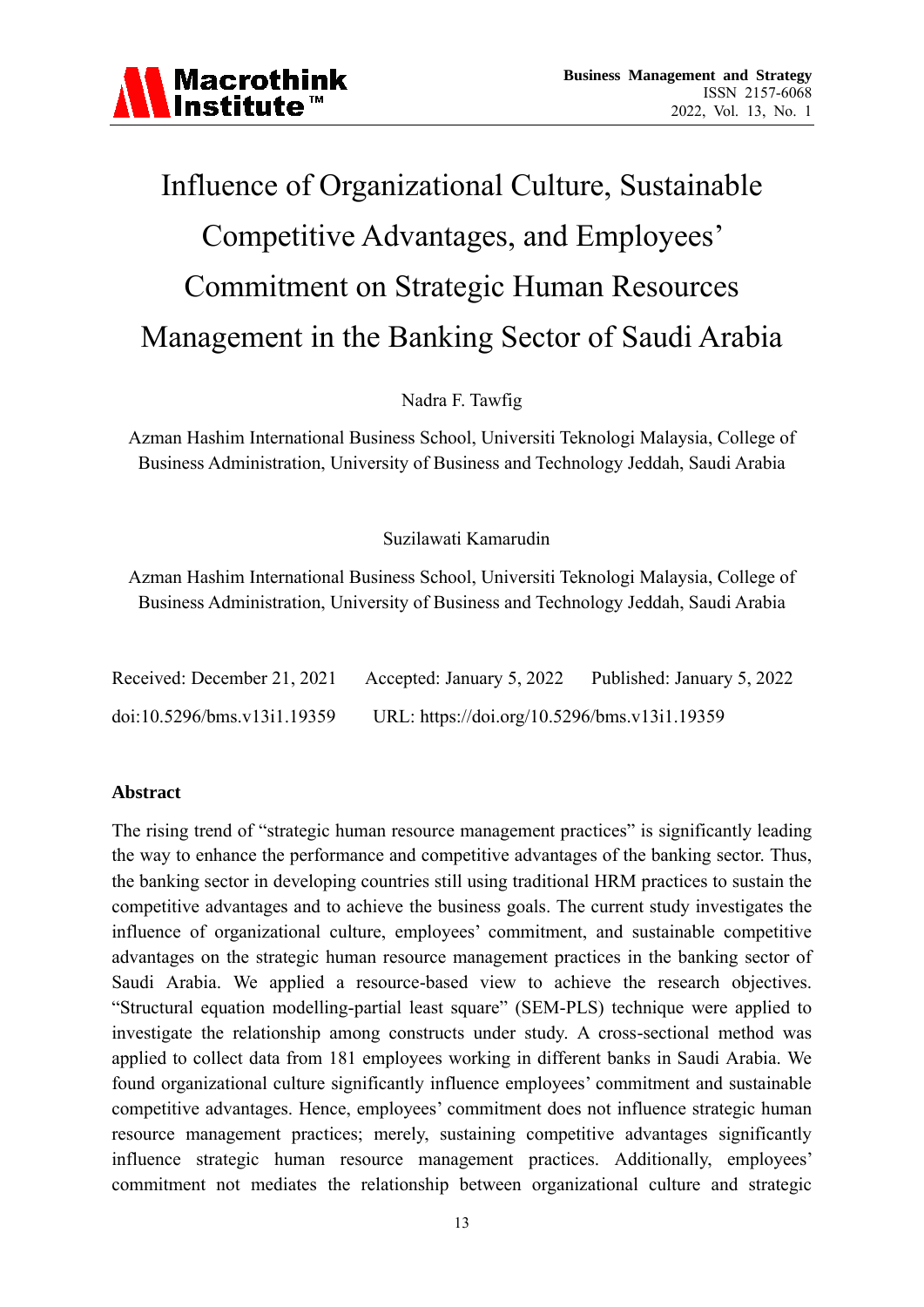

human resource practices. Thereby, sustainable competitive advantages mediate the relationship between organizational culture and strategic human resource management practices. Finally, the present study will help the banking sector to unearth the best implication of strategic human resource management practices as they can sustain the competitive advantages and achieve the business goals.

**Keywords:** organizational culture, employees' commitment, sustainable competitive advantages, strategic human resource management, Saudi Arabia

#### **1. Introduction**

Strategic human resource management (HRM) educates the organizations on developing dynamic human resource strategies, potentially leading to competitive advantage by emerging valuable and unique employee-based resources (Andersen et al., 2007; Ratna and Singh, 2013). Prior studies identified that strategic HRM policies significantly motivate the employees towards the work environment, which ultimately influence the overall productivity and performance of an organization (Elorza et al., 2011; Sourchi and Liao, 2015; Abu, 2016; Para-González et al., 2019; Hamadamin and Atan, 2019). According to Hamadamin and Atan (2019), strong employees' commitment ensures the strong performance of an organization and sustain competitive advantages for the long term. Thus, organizations worldwide adopting strategic HRM practices could maximize productivity and performance (Collings et al., 2021).

However, strategic HRM practices develop an exclusive climate that direct employees to learn particular abilities and skills toward a precise work environment (Dimba and K'Obonyo, 2009; Zehir et al., 2016). Thereby, Hamadamin and Atan (2019) suggested organizations should develop unique strategic HRM policies as could lead to the emergence of different employee-based resources considering the characteristics of organizational culture. The philosophy of organizational culture is to understand the organizational climate under the leadership of top management, for example; develop shared values and beliefs and then reinforced and communicated through numerous methods, ultimately shaping employee behaviors, observations, and knowledge (Ayanda and Sani, 2011; Tawfig and Kamarudin, 2021). Thus, effective strategic HRM practices support leaders to identify an effective way to monitor the employees and make them responsible for the sustainability of competitive advantages (Sourchi and Liao, 2015).

Additionally, strategic HRM practices support to manage the "employer-employee relationship", focuses on human resource planning and policies that invest in the development of employees' knowledge and skills (Lamba and Choudhary, 2013; Kerdpitak and Jermsittiparsert, 2020), bridge close attachment with the work environment, and enable complete involvement of employees (App et al., 2012). When such effective policies are consistently implemented across employees, the strategic HRM results in maximum collective attachment of employees and motivate to create social and human capital resources that could deliver and ensure the competitive advantages for the potential growth of an organization in the international business market (Kerdpitak and Jermsittiparsert, 2020;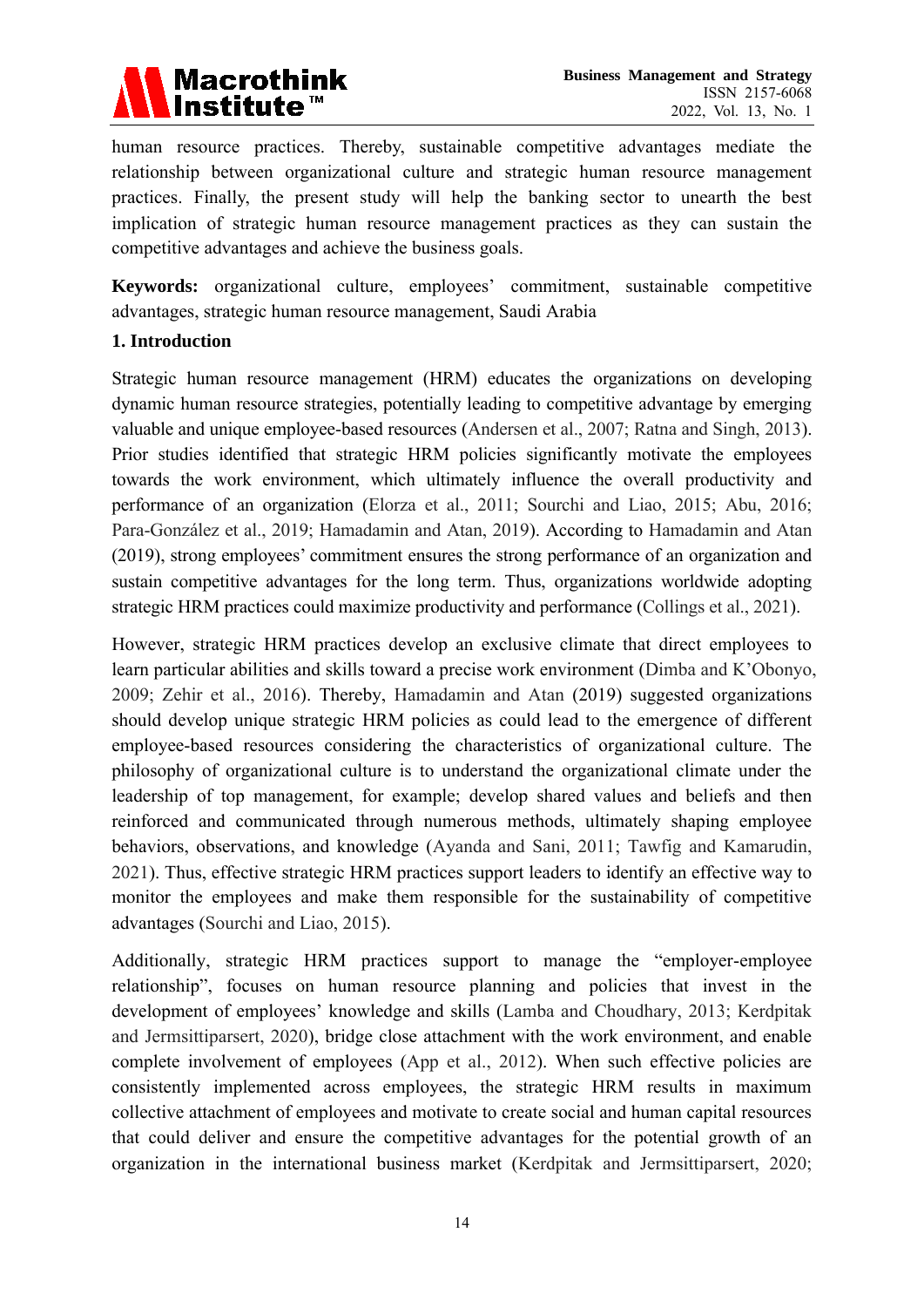

Tawfig and Kamarudin, 2021). Recently several studies highlighted that strategic HRM practices are significantly influenced by organizational culture (Al-Bahussin and El-Garaihy, 2013; Kramar, 2014; Vu and Nwachukwu, 2020), employees' commitment, and sustainable competitive advantages (Hamadamin and Atan, 2019).

Meanwhile, several critical issues are highlighted while adopting strategic HRM practices; therefore, researchers must address these issues to acknowledge the key factors helping in adopting SHRM practices, particularly in the financial sector (Dele et al., 2015; Mitsakis, 2021). Considering the empirical gap, this study proposed investigating the association between organizational culture, employees' commitment, and sustainable competitive advantages on adopting strategic HRM practices in the banking sector of Saudi Arabia. Thus, employees' commitment and competitive advantages also mediate organizational culture and adopting strategic HRM practices in the banking sector. Theoretically, several studies applied different theories in different contexts to investigate the appropriate way to adopt strategic HRM practices. For instance, a number of recent studies suggested that resource-based view theory is the most appropriate theory to develop a strategic HRM model. According to Tawfig and Kamarudin (2021), the resource-based view unifying the effective model for strategic HRM, acknowledging the rational and progressive approaches of the theory.

The present study is organized into four sections, presented as follows: Section (1) discusses the background of the strategic HRM practices. Section (2) presents the literature review, theoretical and hypotheses development. Section (3) development of measurement items, research methodology and data analysis techniques are discussed. Finally, the discussion on the overall findings, study limitations, and future study suggestions are stated.

#### **2. Theory and Literature**

#### *2.1 Resource-Based View*

The essential models of strategic HRM have been investigated using various perceptions drawn from resource-based views (Mahoney and Pandian, 1992; Boxall, 1996; Priem and Butler, 2001; Raduan et al., 2009). Empirically, several scholars applied resource-based views frequently to investigate the relationship between organizational culture (Progoulaki and Theotokas, 2010), employees' commitment, competitive advantages (Hamadamin and Atan, 2019) and strategic HRM practices (Ismail and Omar, 2010). From them, most scholars found resource-based views play an important role in developing an effective strategic HRM model. Thus, Tawfig and Kamarudin (2021) stated that the resource-based view is a unique theory that acknowledges the organization resources and guides how to utilize these resources to achieve sustainable competitive advantages and goals.

Consequently, the resource-based view significantly helped scholars to develop an effective theoretical bridge between the fields of strategy and HRM practices (Barney et al., 2001), and its uniqueness assumed as a backdrop (Colbert, 2004) or combining ground against which much of strategic HRM theory (Rhodes et al., 2009). The resource-based view reported that an organization develops a sustainable competitive advantage by not only obtaining but also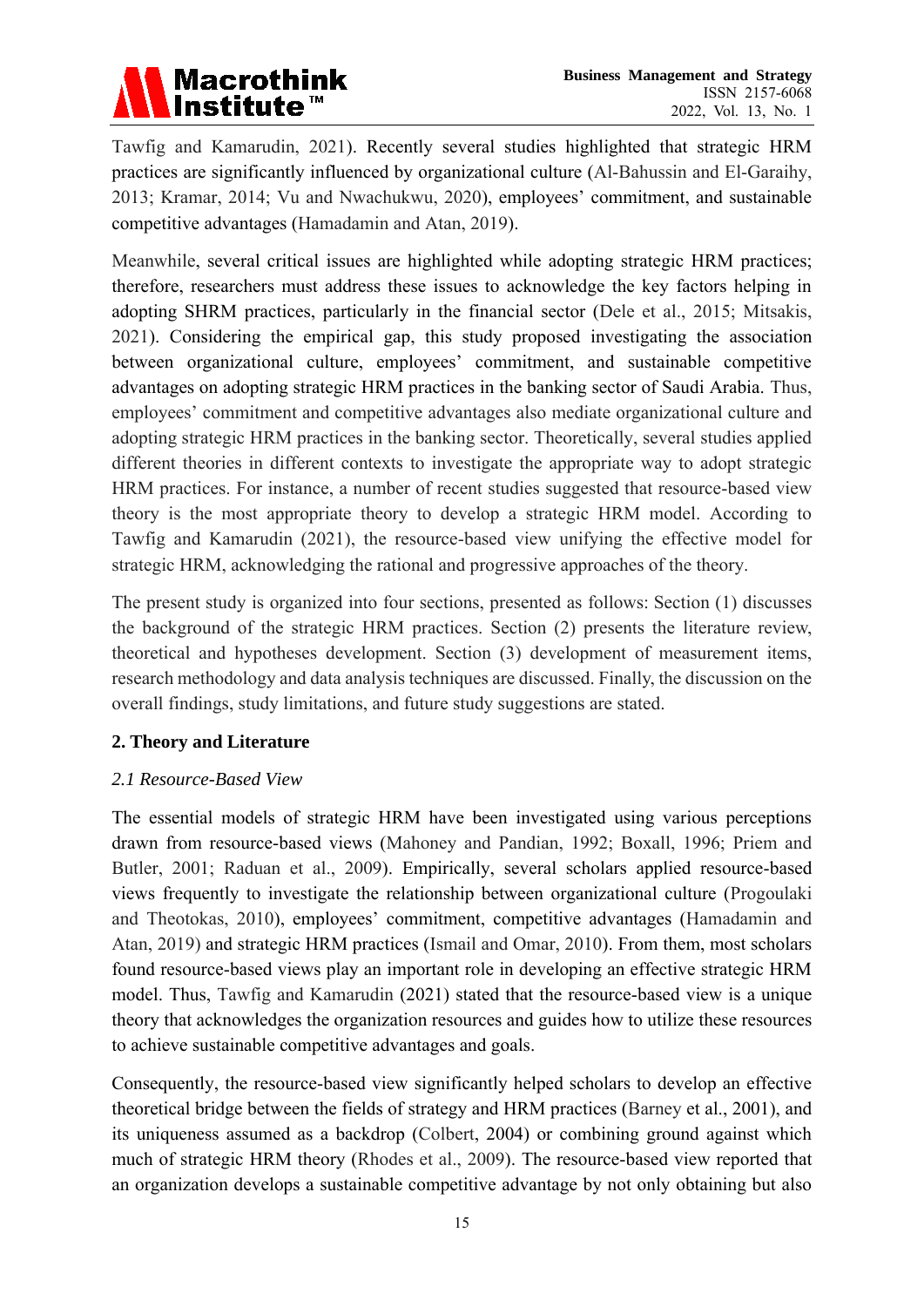

integrating and effectively deploying its "*physical*, *human*, and *organizational* resources" in ways that add potential values and as it could be difficult for the competitors to imitate (Barney, 1991 Ferreira et al., 2016). Hence, most resource-based view arguments are rooted in the utilization of resources, development of strategic human resources, knowledge, skills, and behavior of employees.

Additionally, employees' standard learning mechanisms help them produce an effective work environment that ensures a higher level of performance (Ratna and Singh, 2013). Thus, it also helps employees understand the complex work environment by building critical skills (Para-González et al., 2019). The evident and strong connection to the resource-based view serves the strategic HRM field in two ways: (1) "it foregrounds the role of human resources in questions of strategy, raising the importance of research and practice in SHRM", and (2) "it encourages a more relevant focus for HRM, away from the HR practices themselves and toward their effect on firm resources" (Colbert, 2004 p.343).

Thus, the present study develops a strategic SHRM practices framework by utilizing a resource-based view. The aim of using a resource-based view is to obtain this study objective by knowing the influence of strategic HRM practices on the banking sector of Saudi Arabia.

#### **3. Hypotheses Development**

#### *3.1 Organizational Culture, Sustainable Competitive Advantages, and Employees' Commitment*

Empirically, organizational culture monitors the employees' performance (Mohelska and Sokolova, 2015; Abu, 2016). Some view organizational culture as an intangible resource that is deliberated to be more productive than any other organizational asset (Kerdpitak and Jermsittiparsert, 2020), which comprises the leadership strength, ability, and knowledge to monitor the employees' working strength in an organization (Lok, 1997). Another characteristic highlighted is how organizational culture could ensure top management's capability, strength, and knowledge (leaders) through formal experience or education (Owolabi, 2015). Furthermore, a unique organizational culture empowers the employees to be committed to their job and sustain competitive advantages (Anning-Dorson, 2016). The decisive engagement of employees with the organization enhances their performance by determining experience and knowledge through strategic leadership (Owolabi, 2015).

In this regard, organizational culture could be assumed as an organization's investment that will enhance the employees' competence to achieve competitive advantages (Lok and Crawford, 2004). This practice indicates that any organization aims to achieve sustainable competitive advantages (Mohelska and Sokolova, 2015). According to Akanji et al. (2019), the dynamic organizational culture helps top management to understand the work environment and provide training to the employees accordingly. Thus, organizational culture plays an essential role in sustaining competitive advantages in the internal business market (Owolabi, 2015). Therefore, employees with modern skills and knowledge play a dominant role in the achievement of competitive advantages.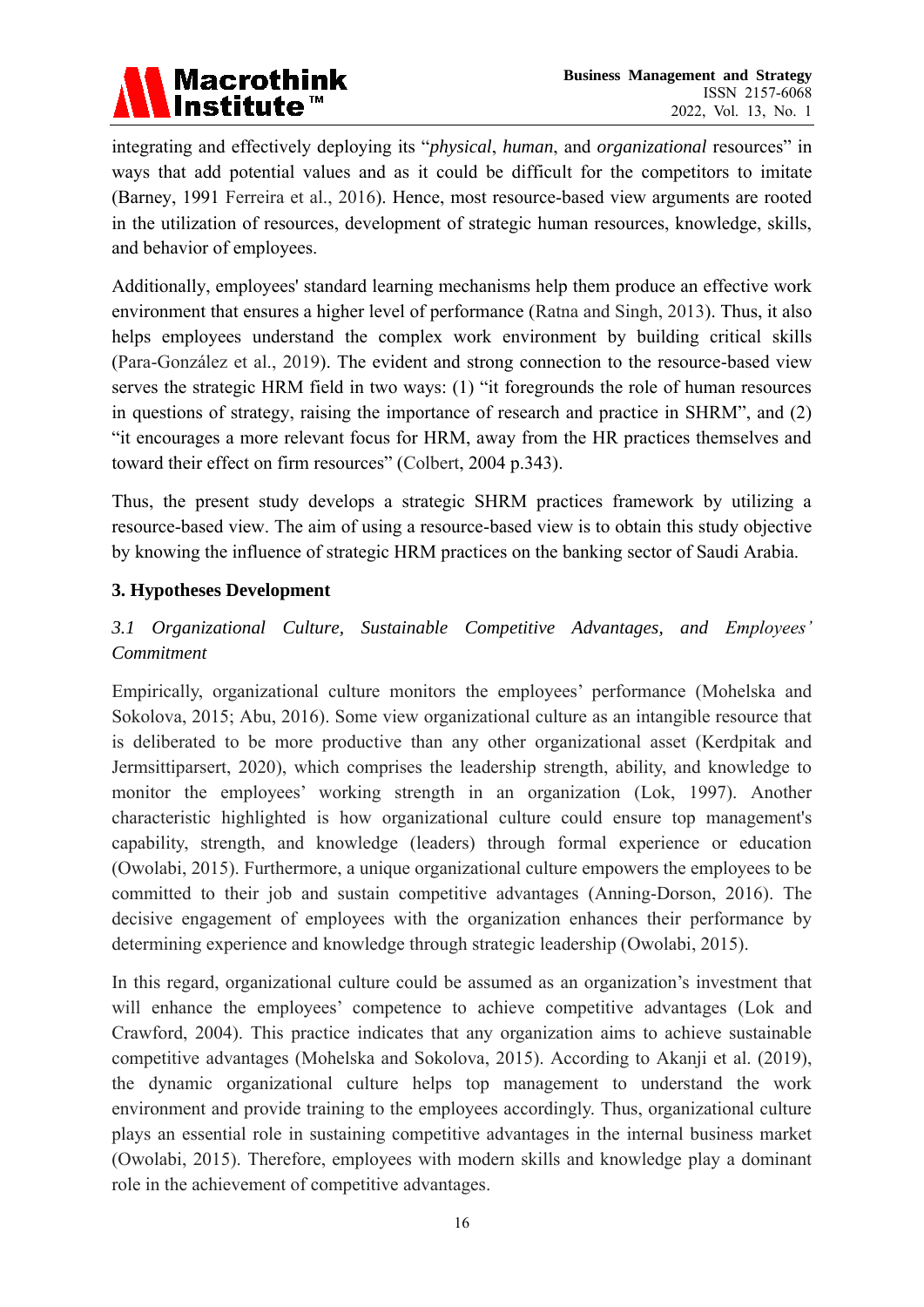

Theoretically, the resource-based view perspective provides the basic understanding for the utilization of sources in an effective manner. It could achieve competitive advantages and motivate employees to be committed to their job through a robust control system of top management (leaders) (Wilderom and Van, 2000). This process bridges the strong relationship between the employees and the organization (Owolabi, 2015). "Employee commitment is when an employee has a passion for what he/she is doing and feels secure and ready to invest him/herself intending to contribute to the success of the organization" (Hamadamin and Atan, 2019).

Several studies tested the relationship between organizational culture, employees' commitment, and competitive advantages (Hamadamin and Atan, 2019). From them, most researchers found positive relationships among these constructs. Which significantly contribute to adopting strategic HRM practices in an organization. And some found organizational culture did not affect employees' commitment and competitive advantages (Ibrahim and Perez, 2014). In the view of above discussion and argument, we developed the following hypotheses:

**H1:** organizational culture positively impacts sustainable competitive advantages of the banking sector

**H2:** organizational culture positively impacts employees' commitment to the banking sector

#### *3.2 Sustainable Competitive Advantages and Strategic Human Resource Management*

Sustainable competitive advantage is based on the four main characteristics, i.e., "innovation, culture, customer affinity and predictive analytics" (Hamadamin and Atan, 2019). It's all about developing modern business ideas into novel services, product, or experience that delivers value to the customers (Ibrahim and Perez, 2014). Most organizations focus on sustaining the competitive advantages as they could be the market leader for the long term (Hu, 2007). The idea in their narrative of strategic HRM defines the ability of an organization to impacts its overall performance with the management of its competitive advantages and also integrate with other business activities to develop a system, rather than short term business plans and achievements (Delery and Roumpi, 2017; Hamadamin and Atan, 2019).

Several studies attempted to investigate the relationship between sustainable competitive advantages and strategic HRM practices; from them, most found a strong relationship (Mahdi and Almsafir, 2014; Emeagwal and Ogbonmwan, 2018), and some found a negative association (Toor and Ofori, 2010). Thus, these studies were investigating in a different context with the implementation of various factors. Merely, Mitsakis (2017) emphasized that very few scholars shed light on the influence of sustainable competitive advantages on strategic HRM practices in the financial sector. According to Tawfig and Kamarudin (2021), most empirical studies were carried out in developed countries, and limited studies were carried out in developing countries by investigating the link between sustainable competitive advantages and strategic HRM practices.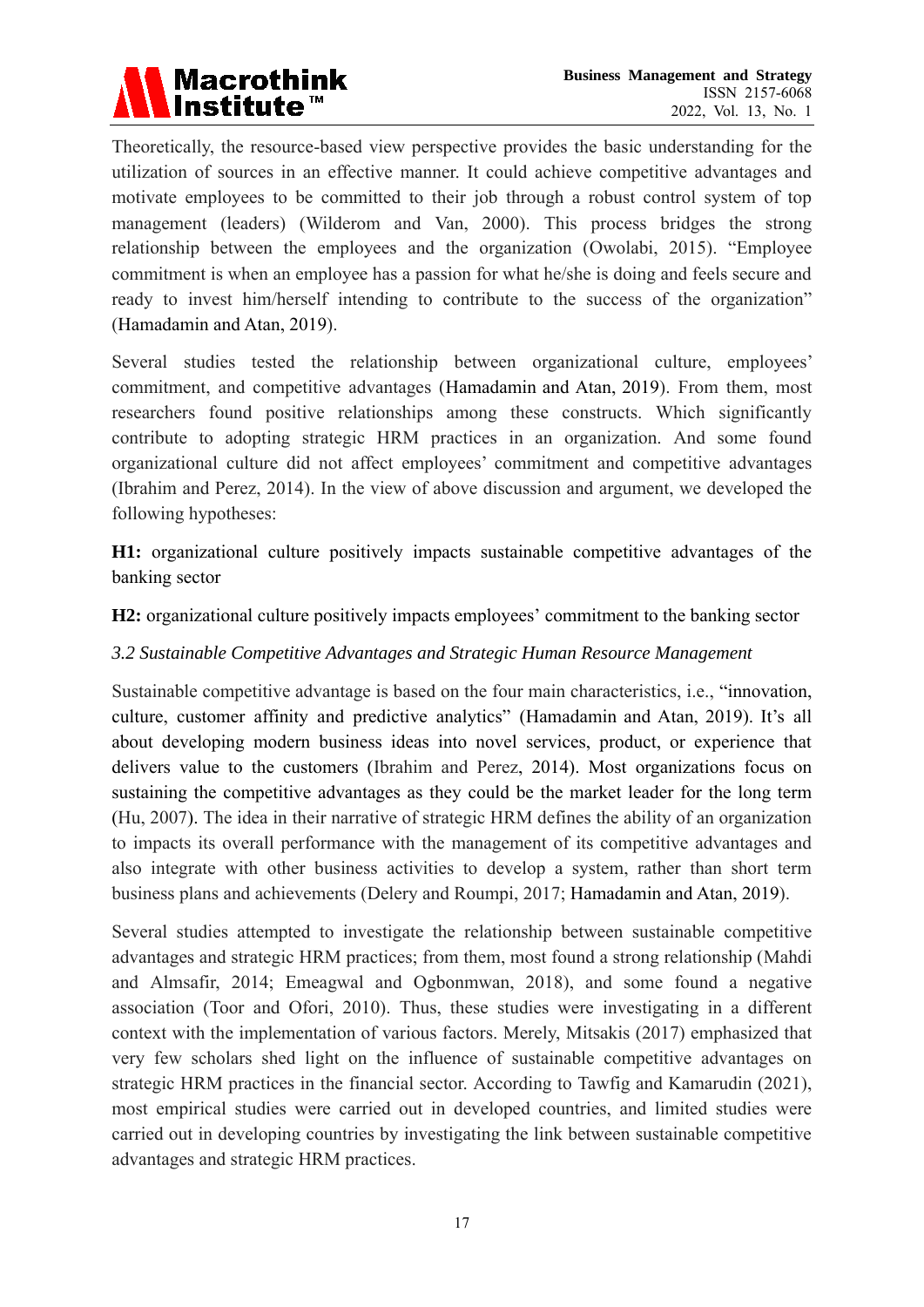

For instance, dearth of literature on sustainable competitive advantage, particularly in the banking sector (Palladan et al., 2016; Kahiga, 2017). Mainly, Subramaniam and Youndt (2005) identified some main factors such as a "company's dynamic capabilities, innovation, intellectual capital, and human capital" are significantly ensured by the sustainable competitive advantages. Moreover, Kahiga (2017) established an argument that some critical factors are likely to moderate the sustainable competitive advantages or cause them to disappear over time. Hence, Toor and Ofori (2010) mentioned that immaterial competitive advantages enforce the unmatured strategic HRM practices in an organization. In this regard, Mahdi and Almsafir (2014) suggested that organizations should introduce a new line to trait knowledge, training programs, skill and knowledge development activities for the employees as they could fully participate in the achievement of sustainable competitive advantages, in result to implement the strategic HRM practices in the organization. After all, modern strategic HRM practices enable the organization to obtain its short- and long-term goals. Meanwhile, there is still a need to bridge the gap by investigating the relationship between sustainable competitive advantages and strategic HRM practices in the banking sector. Thus, to address the following problem, this study formed the following hypothesis:

H3: sustainable competitive advantages positively impact strategic human resource management of the banking sector

#### *3.3 Employees' Commitment and Strategic Human Resource Management*

Employees' commitment is an emotional appeal of an individual towards their job or social life (Almutawa et al., 2016). The dynamism and complexity of the current business world have made the employees' commitment significant by having identified it has a great impact on sustainable competitive advantages (Faupel and Helpap, 2021). Thus, the importance of employees' commitment as a framework in human capital leads to a "sustainable competitive advantage" (Alsafadi and Altahat, 2021). Ngoc et al. (2021) highlighted that the attitude, behavior, and skills of employee's define their level of job commitment. Consequently, an individual employee with a clear objective efficiently enhances organisational performance and achieves the goals (Almutawa et al., 2016). Thus, strategic HRM practices play an essential role in managing and training the employees to gain the competitive advantages of an organization.

Several research studies highlighted that the employees' commitment significantly impacts the competitive advantages of an organization (Hamadamin and Atan (2019). Although Elorza et al. (2011) emphasized that employees' commitment is significant for all kinds of organizations, it strongly influences the overall performance of an organization and supports in achievements of competitive advantages. Some empirical studies show a negative relationship between employees' commitment and sustainable competitive advantages (Saks, 2021). Furthermore, Fesharaki and Sehhat (2018) revealed that holistic training of employees enhances their level of competency, knowledge, and capacity. Elorza et al. (2011) added that employees with a greater level of skills and learning about the business market enormously increase the employee's competency and usefulness.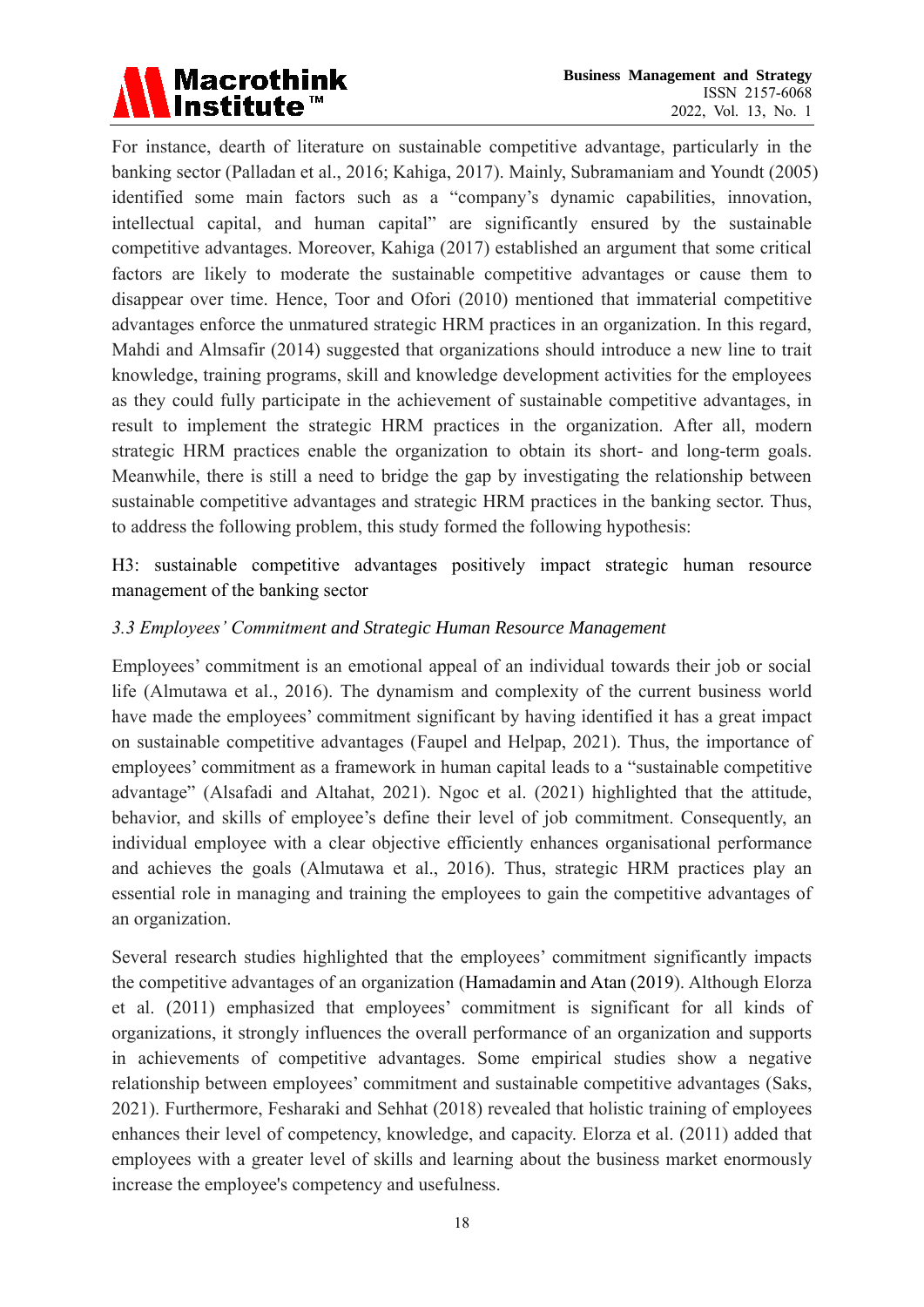Considering the above discussion and arguments, maximum empirical studies confirmed that employee commitment to sustain competitive advantages is linked to adopting strategic HRM practices. Accordingly, Almutawa et al. (2016) reported that organizations still use traditional methods to build employees' knowledge and skills to achieve sustainable competitive advantages in developing countries. Thus, this study aimed to shed light on the crucial role of employees' commitment to achieving sustainable competitive advantages of an organization, particularly in the banking sector. Therefore, we formed the following hypothesis to investigate the relationship between employees' commitment and strategic human resources management of the banking sector. Therefore, we formed the following hypothesis:

H4: Employees' commitment positively impacts strategic human resource management of the banking sector

#### *3.4 Mediating role of Sustainable Competitive Advantages and Employees' Commitment*

Strategic HRM consists of several components, such as "staffing, training, appraisal, participation, and compensation", which is aimed to determine the effective employees' knowledge, skills, and behavior that could significantly enable them to contribute to the competitive advantages of an organization (Fesharaki and Sehhat, 2018). However, organizational culture should adopt advanced practices that can help adopt strategic HRM practices (Almutawa et al., 2016). The traditional training and development technique of employees will not allow them to work efficiently (Elorza et al., 2011). It will also not participate in achieving competitive advantages (Emeagwal and Ogbonmwan, 2018). In sum, the adoption of strategic HRM practices will not be possible without the employees' strong commitment and modern competitive advantages.

Nevertheless, modern organizational culture also ensures the maximum level of productivity and performance (Abu, 2016). The uniqueness of strategic HRM can only be achieved through a top level of performance from its employees (Dimba and K'Obonyo, 2009). Another concept also highlighted that organizational performance could be obtained via strategic HRM practices when the "employees are committed with their jobs" (Sourchi and Liao, 2015). Prior studies confirmed that employees' commitment plays a vital role in the adoption of strategic HRM practices. Hence, organizational culture through employees' commitment also impacts the strategic HRM practices. Adding further, Hamadamin and Atan (2019) found that employees' commitment plays a mediating role between organizational culture and strategic HRM practices, and accordingly, competitive advantages also mediate their relationship. Some empirical studies investigated the negative mediating role of employees' commitment (Nayak and Sahoo, 2018) and competitive advantages (Saleem, 2015) between organizational culture and strategic HRM practices.

Theoretically, the resource-based view applied to investigates the mediating role of employees' commitment and sustainable competitive advantages in between organizational culture and strategic HRM practices. As discussed earlier, this study aims to develop a strategic HRM model by investigating the mediating role of employees' commitment and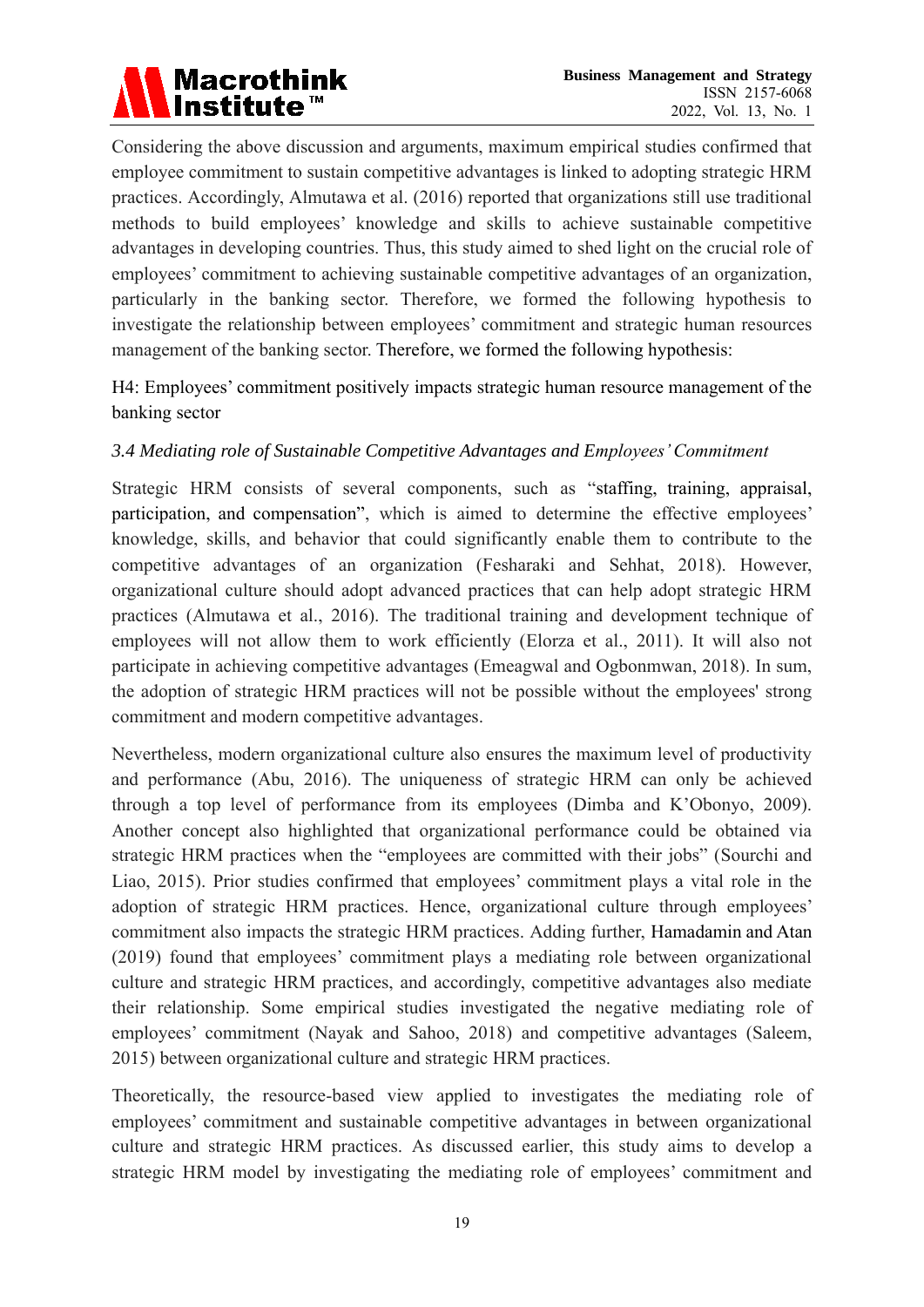### **Macrothink** Institute<sup>™</sup>

sustainable competitive advantages. In addition, Hamadamin and Atan (2019) emphasized that employees' attitudes and behavior are the dominant factors of "employee commitment." Similarly, Hu (2007) noted that sustainable competitive advantages are the main predictor of strategic HRM practices of an organization.

The rationale of choosing employees' commitment and competitive advantages as mediator variables as according to Hamadamin and Atan (2019) and Tawfig and Kamarudin (20210 these two constructs are the best predictor of the relationship between organizational culture and strategic HRM practices. Empirically, several authors applied a resource-based view to acknowledges the mediating role of employees' commitment and strategic leaders within the adoption of strategic HRM practices of an organization. Thus, a resource-based view also educates the top management on how and when to arrange the training and development programs for the employees and monitor them (Fesharaki and Sehhat, 2018); this process ensures a higher level of performance in the near future. Referring to the above discussion, this study formed the following hypothesis:

H5: Employees' commitment mediates the relationship between organizational culture and strategic human resource management of the banking sector

H6: Sustainable competitive advantages mediate the relationship between organizational culture and strategic human resource management of the banking sector

#### **4. Methodology Data collection**

A "cross-sectional study" was designed to collect the primary data for this study. The data was collected from employees working in different banks in Jeddah, Saudi Arabia, using a closed-ended questionnaire. Thus, we approached 300 recondenses; unfortunately, 181 recondenses were returned to the filled questionnaire. Due to the COVID-19 pandemic, most of the employees are working from home, and following the recent COVID-19 SOPs, that's why most of the employees refused to meet and fill the questionnaire physically. Considering the current challenging pandemic, we collected data via an online portal. However, we attached a cover letter to all respondents by ensuring them that their response will be confident, will not discuss anywhere in this study or any other forums. Finally, we designed all the questionnaires considering Likert scale point-5 "1=strongly disagree to 5=strongly agree". Moreover, Tables 1-2 presents the demographic information of all respondents and descriptive statistics of all dimensions and constructs under the study.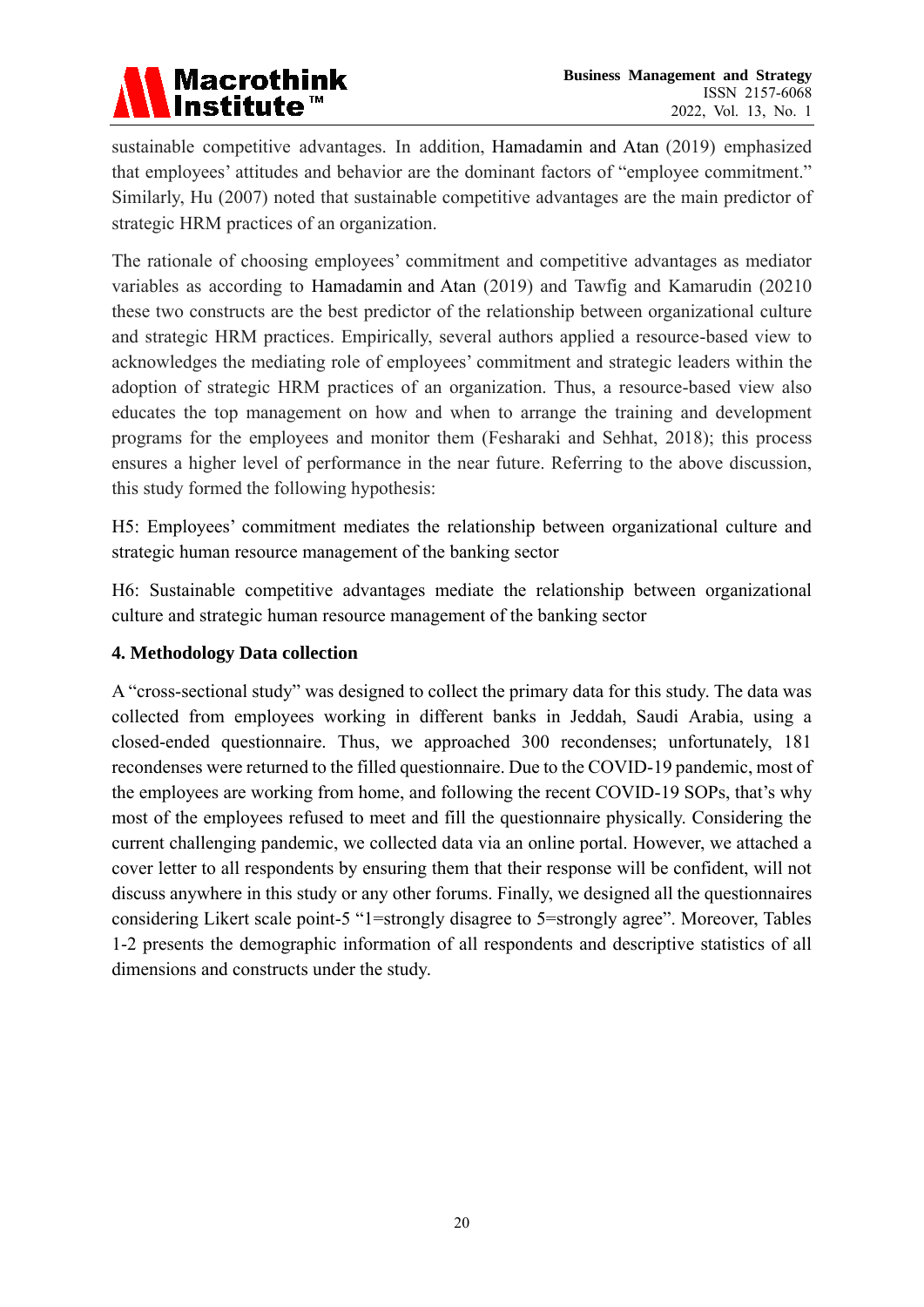

|                     | <b>Indicators</b>                  | <b>Frequency</b> | Percent |
|---------------------|------------------------------------|------------------|---------|
| <b>Gender</b>       | Male                               | 124              | 68.5    |
|                     | Female                             | 57               | 31.5    |
| <b>Age Range</b>    | $18 - 28$ years                    | 21               | 11.6    |
|                     | $29 - 39$ years                    | 66               | 36.5    |
|                     | $40 - 50$ years                    | 74               | 40.9    |
|                     | more than 50 years                 | 20               | 11      |
| <b>Education</b>    | Undergraduate                      | 58               | 32      |
|                     | Graduate                           | 102              | 56.3    |
|                     | Diploma in Banking                 | 21               | 11.6    |
| <b>Job Position</b> | Officers from operation department | 79               | 43.6    |
|                     | Commercial loan officers           | 26               | 14.4    |
|                     | Financial planning officers        | 17               | 9.4     |
|                     | Relationship managers              | 14               | 7.7     |
|                     | Investment and credit consultants  | 3                | 1.7     |
|                     | Senior financial analyst           |                  | .6      |
|                     | Branch managers                    | 6                | 3.3     |
|                     | Senior staff from HRM department   | 35               | 19.3    |
| <b>Experience</b>   | 1 to 5 years                       | 37               | 20.4    |
|                     | 6 to 10 years                      | 68               | 37.6    |
|                     | 11 to 15 years                     | 69               | 38.1    |
|                     | more than 15 years                 | 7                | 3.9     |

#### Table 1. Demographic information

#### Table 2. Descriptive Statistics

|                                     | Mean   | <b>Std. Deviation</b> |
|-------------------------------------|--------|-----------------------|
| Employees' commitment               | 3.0321 | .76127                |
| Organizational Culture              | 3.4315 | .73102                |
| Strategic Human Resource Management | 3.0182 | .70481                |
| Sustainable competitive advantages  | 3.3250 | .73810                |

#### **5. Data Analysis**

According to Ringle et al. (2015), "Structural Equation Modelling" (SEM) is a practical approach to analyze the data for a quantitative study. Thus, the current study applied SEM to investigates the hypothetical relationship between "organizational culture, employees' commitment, sustainable competitive advantages, and strategic human resource management". Therefore, the current study aims to investigate the influence of organizational culture on strategic human resource management practices. Another recent survey by Saleem et al. (2021) discussed that that "SEM approaches" strongly evaluate the study's model and "the structural coefficient path estimation".

Consequently, several authors illustrated that most social and business sciences studies widely use the SEM approach (Sarstedt and Cheah, 2019). It presents the model's reliability and validity (Saleem et al., 2021). Therefore, we also applied SEM approaches via "Smart PLS software" and obtained "covariance-based (CB-SEM) and partial least squares (PLS-SEM)." Additionally, Ramayah et al. (2017) emphasized that PLS-SEM approaches critically justified the "direct and indirect" path coefficient between the constructs, following the theoretical and methodological approaches within the study context.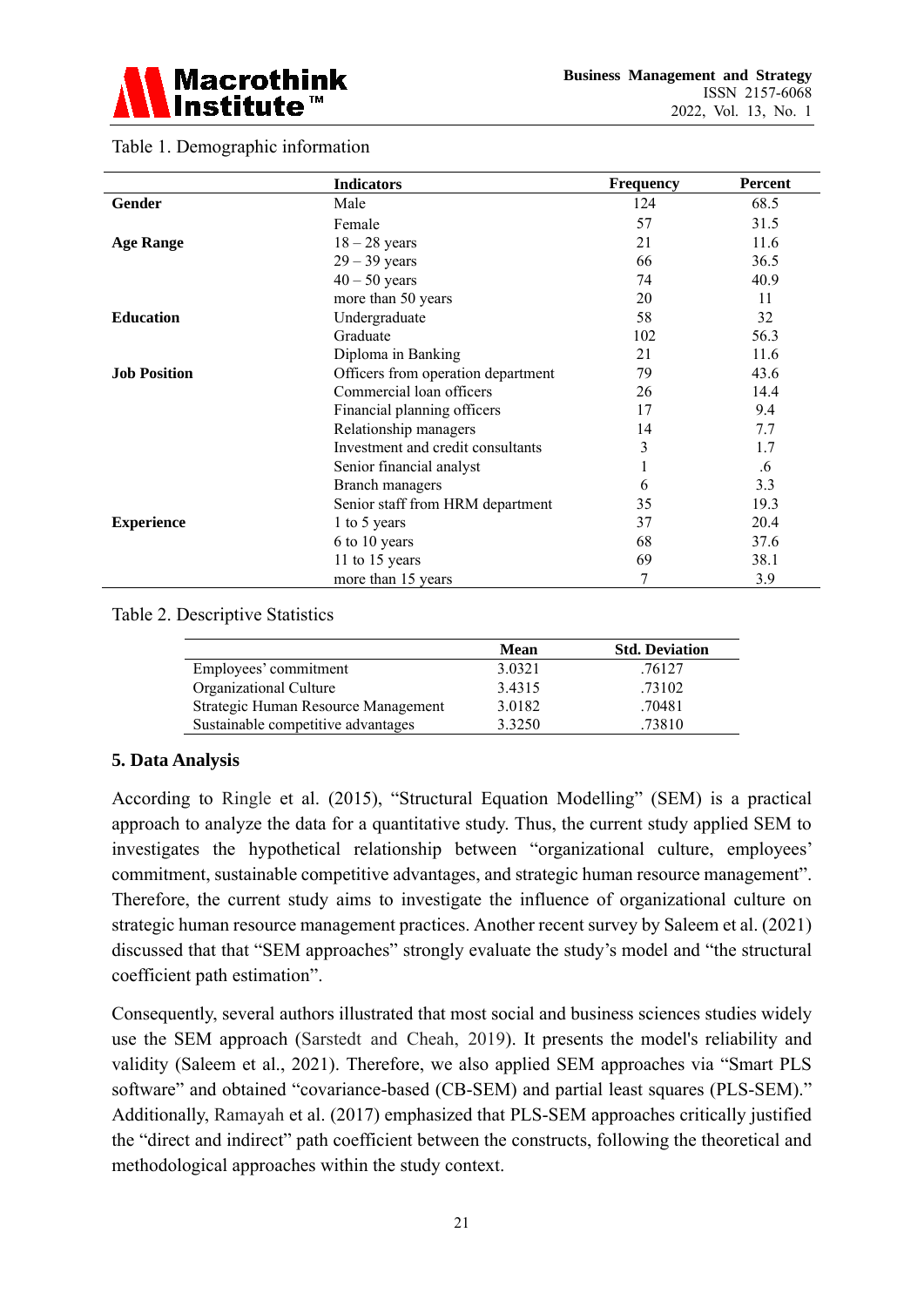

#### **6. Measurements Model**

Measurements of the model discussed all the measures used in the current study using "multiple constructs and their measurement items" adapted from previous research studies. All measurement items were presented using a "Likert scale five-point" from the range of "1=strongly disagree to 5=strongly agree". Thus a "confirmatory factor analysis" (CFA) was applied to confirm the factor structure of observed constructs (Sarstedt and Cheah, 2019). Thereby, the range of all items was reordered under 0.60 range. According to Saleem et al. (2021), if any item factor loading value is less than 0.06, it will not be considered significant for the study. Thus, the current study modified the measurement items according to the Saudi Arabia banking sector context requirement.

Total nine measurement items for two dimensions of organizational culture (adaptability and mission) were adapted from recent studies by Turner (2020) and Samimi et al. (2020). The reliability of organizational culture was 0.733, and its two dimensions mission was 0.88 and 0.806 for adaptability. "Sustainable competitive advantage" total four items were adapted from Emeagwal and Ogbonmwan (2018) and Hamadamin and Atan (2019). The "reliability of sustainable competitive advantage" was 0.931. Another construct, called employees' commitment, four items were adapted from Hamadamin and Atan (2019) to investigate employees' commitment's direct and indirect role. The reliability of employees' commitment was 0.941. Finally, "Strategic human resource management practices" and its five dimensions, i.e., "staffing, training, participation, performance appraisal, and compensation", a total of fifteen measurement items were adapted from Turner (2020) and Sánchez et al. (2015). Therefore, the reliability of SHRM was 0.949 and its dimensions, staffing 0.940, training 0.892, participation 0.903, performance appraisal 0.888, and compensation 0.903. Additionally, Tables 3 and 4 present the overall statistical scores of all measurement items and constructs.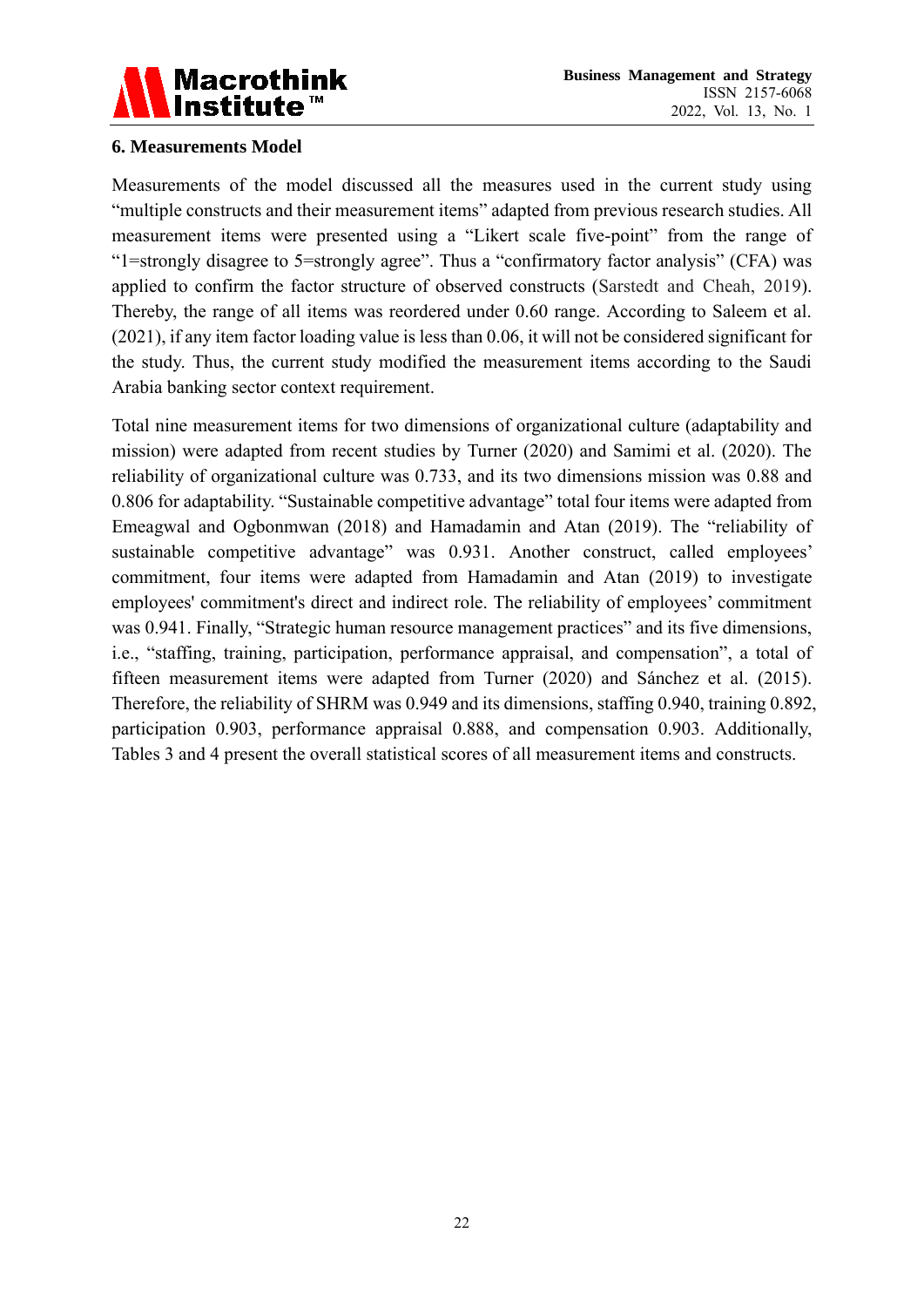

| Table 3. Measurement Items loading and Constructs Reliability |  |  |  |
|---------------------------------------------------------------|--|--|--|
|---------------------------------------------------------------|--|--|--|

| <b>Constructs</b>                          | <b>Loading</b> | <b>Alpha</b> | CR    | <b>AVE</b> |
|--------------------------------------------|----------------|--------------|-------|------------|
| <b>Organizational Culture</b>              |                | 0.733        | 0.901 | 0.531      |
| <b>MISSION</b>                             |                | 0.830        | 0.880 | 0.596      |
| MIS1                                       | 0.753          |              |       |            |
| MSI2                                       | 0.772          |              |       |            |
| MIS3                                       | 0.774          |              |       |            |
| MIS4                                       | 0.775          |              |       |            |
| MIS5                                       | 0.784          |              |       |            |
| <b>Adaptability</b>                        |                | 0.680        | 0.806 | 0.513      |
| ADP1                                       | 0.661          |              |       |            |
| ADP <sub>2</sub>                           | 0.81           |              |       |            |
| ADP3                                       | 0.753          |              |       |            |
| ADP4                                       | 0.624          |              |       |            |
| Sustainable competitive advantages         |                | 0.889        | 0.931 | 0.817      |
| SCA1                                       | 0.882          |              |       |            |
| SCA <sub>2</sub>                           | 0.899          |              |       |            |
| SCA3                                       | 0.93           |              |       |            |
| SCA4                                       |                |              |       |            |
| <b>Employees' commitment</b>               |                | 0.918        | 0.941 | 0.798      |
| EC1                                        | 0.836          |              |       |            |
| EC <sub>2</sub>                            | 0.895          |              |       |            |
| EC3                                        | 0.943          |              |       |            |
| EC4                                        | 0.897          |              |       |            |
| <b>Strategic Human Resource Management</b> |                | 0.943        | 0.949 | 0.557      |
| Staffing                                   |                | 0.904        | 0.940 | 0.84       |
| STA1                                       | 0.901          |              |       |            |
| STA <sub>2</sub>                           | 0.944          |              |       |            |
| STA3                                       | 0.903          |              |       |            |
| Training                                   |                | 0.819        | 0.892 | 0.735      |
| TRA1                                       | 0.867          |              |       |            |
| TRA2                                       | 0.904          |              |       |            |
| TRA3                                       | 0.798          |              |       |            |
| Performance Appraisal                      |                | $0.810\,$    | 0.888 | 0.726      |
| PERA1                                      | 0.898          |              |       |            |
| PERA2                                      | 0.811          |              |       |            |
| PERA3                                      | 0.844          |              |       |            |
| PERA4                                      |                |              |       |            |
| Participation                              |                | 0.840        | 0.903 | 0.757      |
| PAR1                                       | 0.842          |              |       |            |
| PAR <sub>2</sub>                           | 0.876          |              |       |            |
| PAR3                                       | 0.892          |              |       |            |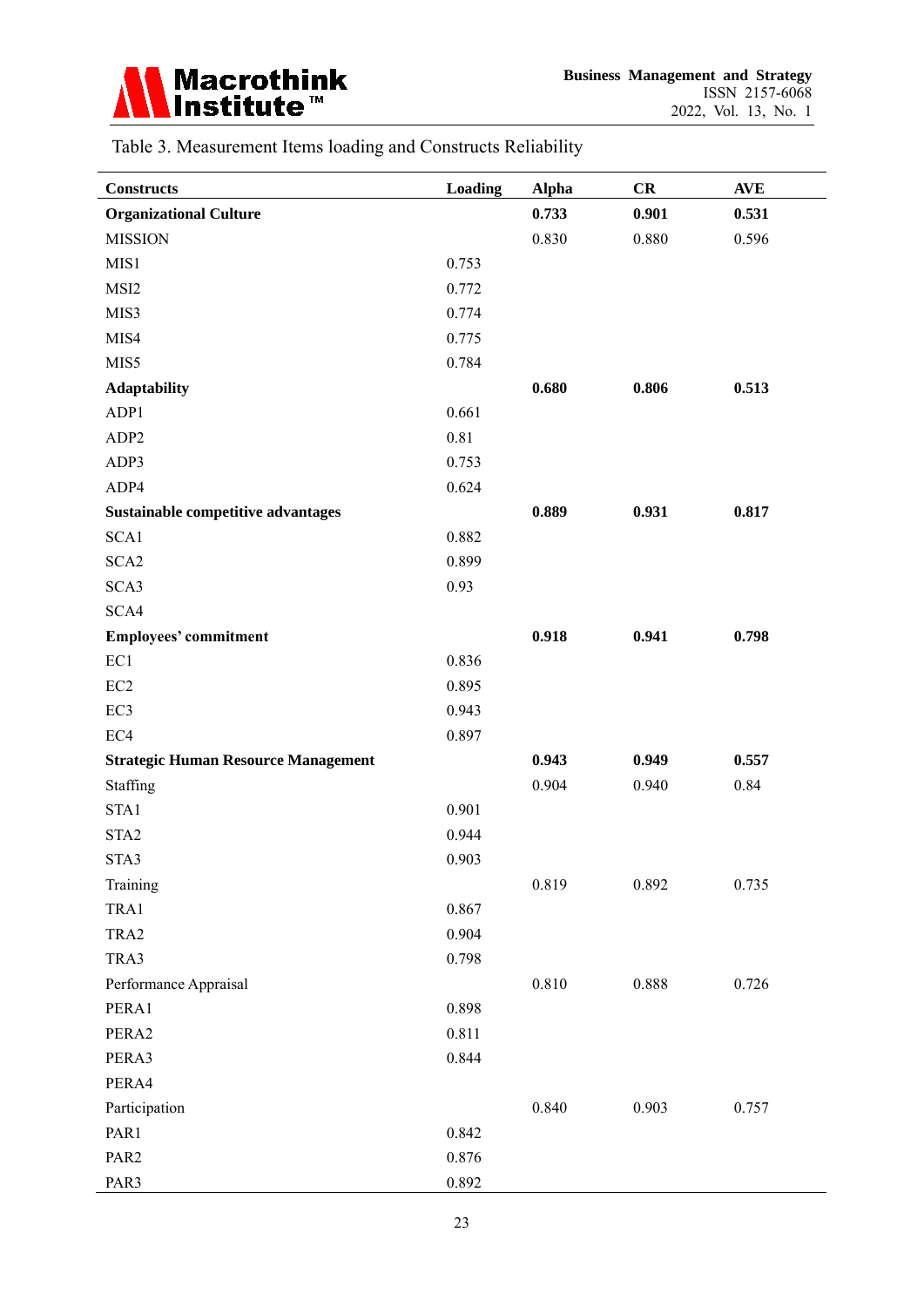

Table 4. Discriminant Validity

| 1 Employees' commitment                                 | 1.000 |               |       |       |
|---------------------------------------------------------|-------|---------------|-------|-------|
| 2 Organizational Culture                                |       | $0.173$ 0.926 |       |       |
| 3 Strategic Human Resource Management 0.149 0.785 0.849 |       |               |       |       |
| 4 Sustainable competitive advantages                    | 0.138 | 0.634         | 0.625 | 1.000 |

#### **7. Structural Model**

As discussed earlier, this study applied PLS-SEM to examine the hypotheses developed for the current study via "Smart PLS version 3.2.9." To obtain the path relationship, we calculate the data using the "Bootstrapping procedure with subsamples 5000" and t-statistic. "Path coefficients determination  $(R^2)$  coefficients" were also obtained to the structural model presented in Figure 1 and Table 5.



Figure 1. Research Model for "Sustainable Human Resource Management"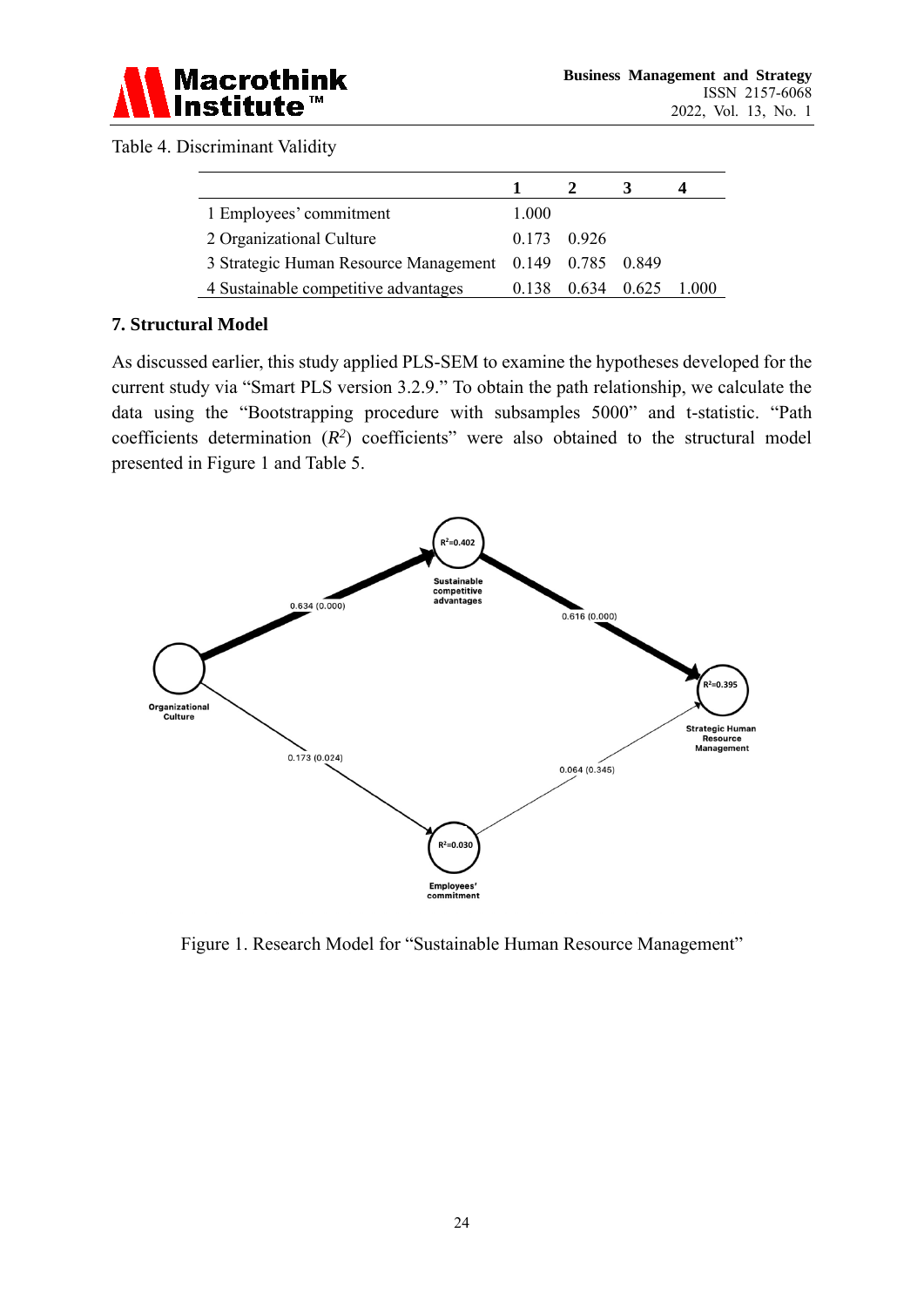

#### Table 5. Path coefficient

|                                                                                         | Original<br>Sample<br>(0) | Τ<br><b>Statistics</b> | P Values | <b>Hypotheses</b> |
|-----------------------------------------------------------------------------------------|---------------------------|------------------------|----------|-------------------|
| Organizational Culture $\rightarrow$<br>Sustainable competitive advantages              | 0.634                     | 10.895                 | 0.000    | H1                |
| Organizational Culture $\rightarrow$<br>Employees' commitment                           | 0.173                     | 2.257                  | 0.024    | H <sub>2</sub>    |
| Sustainable competitive advantages $\rightarrow$<br>Strategic Human Resource Management | 0.616                     | 10.41                  | 0.000    | H <sub>3</sub>    |
| Employees' commitment $\rightarrow$<br>Strategic Human Resource Management              | 0.064                     | 0.945                  | 0.345    | H4                |

#### **8. Hypothesis Testing**

We extracted the statistical values via "Smart PLS software", addressing the hypothetical link among the constructs under this study, the variance illustrated  $(R^2)$  for the research model, and the significance level (Wong, 019; Saleem et al., 2021). Tables 6-8 present the direct and indirect association between "organizational culture, employees' commitment, sustainable competitive advantages, and strategic human resource management practices.

The sustainable competitive advantages variance explained  $R^2=0.402$ , employees' commitment  $R^2$  =0.030, and strategic human resource management  $R^2$ =0.395, respectively. As a statistical interpretation, organizational culture, sustainable competitive advantages, and employees' commitment explained the variance of strategic human resource management 39.5%. The direct hypothetical links are presented in H1 to H4. For indirect or mediating links, H5 and H6. Overall, H4 "influence of employees' commitment on strategic human resource management practices" and H5 "mediating role of employees' commitment between organizational culture and strategic human resource management" shows insignificant results. The rest of the hypotheses, H1, H2, H3, and H6 was showing significant results.

Table 6. Specific Indirect effect

|                                                                                                                                             | Original<br>Sample<br>(O) | <b>T</b> Statistics | P Values | Hypotheses |
|---------------------------------------------------------------------------------------------------------------------------------------------|---------------------------|---------------------|----------|------------|
| Organizational<br>Culture<br>$\rightarrow$<br>Employees'<br>commitment<br>$\rightarrow$<br>Strategic<br>Human<br>Resource<br>Management     | 0.011                     | 0.664               | 0.507    | H5         |
| Organizational<br>Culture<br>$\rightarrow$<br>Sustainable competitive advantages<br>Strategic Human Resource<br>$\rightarrow$<br>Management | 0.391                     | 5.841               | 0.000    | H6         |

#### Table 7. Total indirect effect

|                                                                             | Original Sample (O) | T Statistics | P Values |
|-----------------------------------------------------------------------------|---------------------|--------------|----------|
| Organizational Culture $\rightarrow$<br>Strategic Human Resource Management | 0.402               | 6.042        | 0.000    |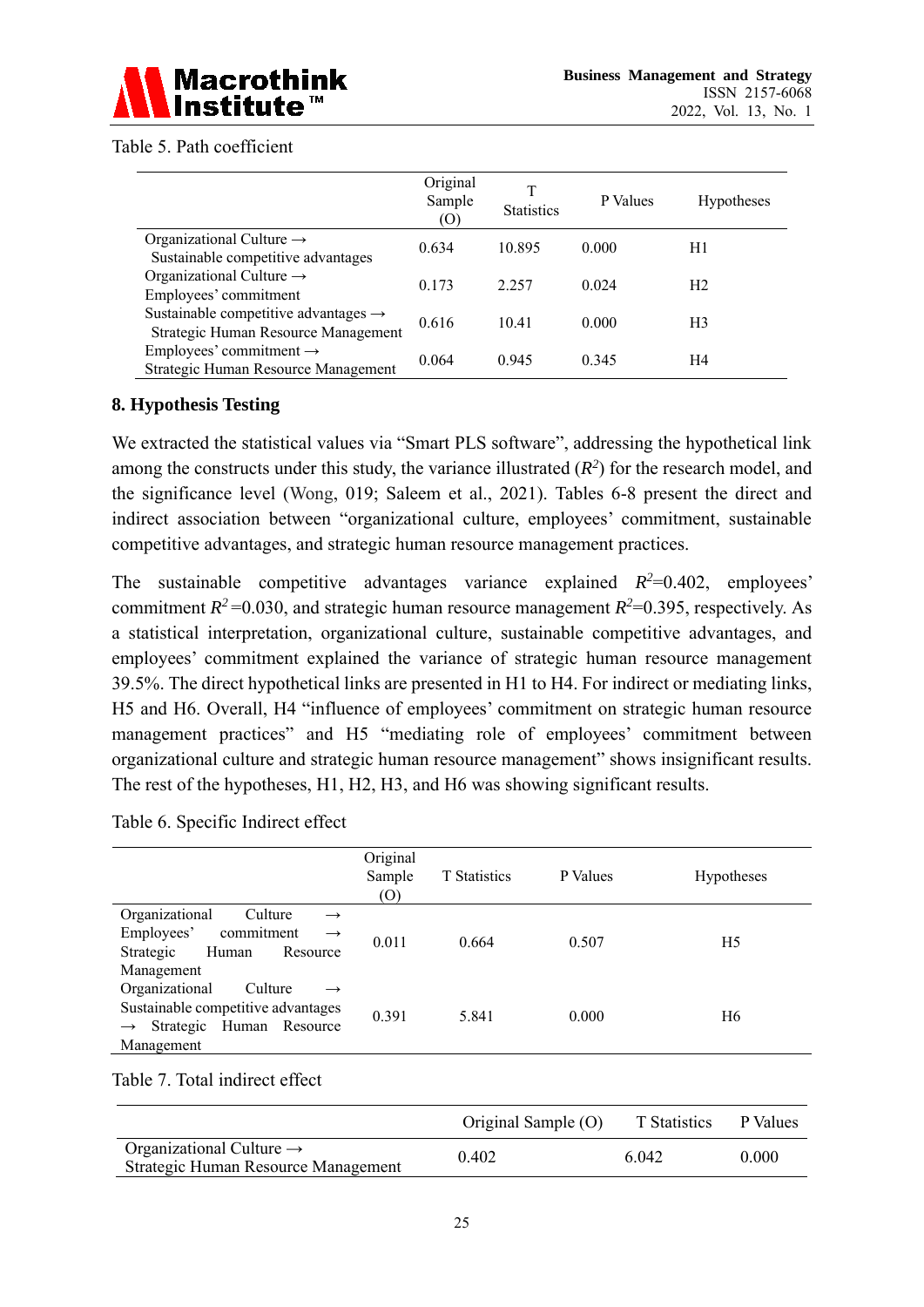

#### **9. Discussion**

The present study investigates the relationship between "organizational culture, employees' commitment, sustainable competitive advantages, and strategic human resource management practices" in the banking sector of Saudi Arabia; at the same time, employees' commitment and sustainable competitive advantages play mediating role between organizational culture and strategic human resource management practices. To obtain the aim of this study, we applied a resource-based view to developing the conceptual framework of this study. Considering the research model, we developed six hypotheses from them; two hypotheses show insignificant results, i.e., H4 "influence of employees' commitment on strategic human resource management practices" and H5 "mediating role of employees' commitment between organizational culture and strategic human resource management" shows insignificant results. The rest of the hypotheses, H1, H2, H3, and H6 was showing significant results.

However, the main objective of this study is to educate the banking sector on the "adoption of strategic human resource management practices through the organizational culture, employees' commitment, sustainable competitive advantages." According to Emeagwal and Ogbonmwan (2018), strategic human resource management is an essential factor that significantly enhances the performance of all employees working in the banking sector. Thus, this also strongly sustain the competitive advantages of the banking sector in international and domestic business market (Tawfig and Kamarudin, 2021). Worldwide, several other industries, i.e., telecommunication, aviation, clothing etc. already implemented strategic human resource management practices (Raduan et al., 2009; Ismail et al.,2010; Kramar, 2014).

Recently, Mitsakis (2021) suggested that banks consider strategic human resource management practices for more reliable and effective performance and sustainable competitive advantages. Additionally, Tawfig and Kamarudin (2021) highlighted that the banking sector in the developing countries are lacking to adopt strategic human resource management practices, due to that lacking it's hard for them to sustain for the long term in the international business market. Furthermore, the uniqueness of strategic human resource management practice would be more effective to attract maximum business opportunities (Colbert, 2004). It also educates the organization on how to provide training and development programs to all employees as they can perform well (Kahiga, 2017). As empirical evidence, relevant training and development programs enhance the skills and knowledge of employees towards the performance of a specific job in the banking sector.

#### **10. Conclusions**

The contribution of the present study was to recognize the effectiveness of organizational culture, employees' commitment, and sustainable competitive advantages strategic human resource management practices in the banking sector of Saudi Arabia. Theoretically, we developed a research model by extending the resource-based view. The current study developed a novel research model by highlighting the role of organizational culture in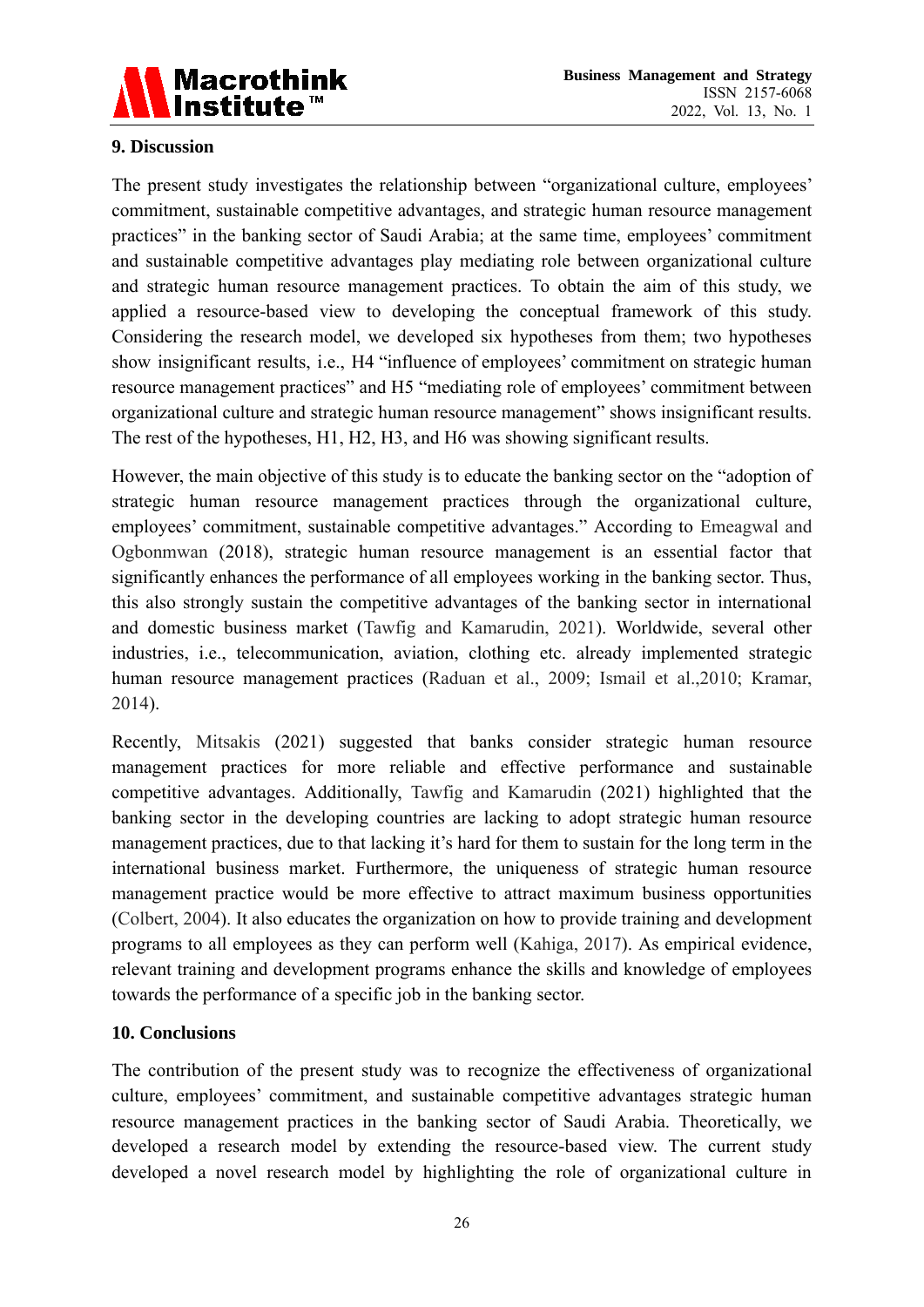

adopting strategic human resource management practices in the banking sector of Saudi Arabia. Thus, employees' commitment and sustainable competitive advantages mediate organizational culture and strategic human resource management practices. We collected primary data from 181 employees working in different banks in Jeddah, Saudi Arabia, to obtain this study objective. Empirically, this study confirmed that organizational culture and sustainable competitive advantages significantly influence strategic human resource management practices; thus, employees' commitment did not influence strategic human resource management practices. Plus, employees' commitment also not mediates the relationship between organizational culture and strategic human resource management practices, while sustainable competitive advantages mediate the relationship between organizational culture and strategic HRM. Finally, the present study enhanced new information to the strategic human resource management literature by understanding the effectiveness of organizational culture, sustainable competitive advantages, and employees' commitment. Further, findings enrich the banking sector to know how strategic human resource management enhances the overall performance in the business market.

#### **Reference**

Abu Keir, M. Y. (2016). *Staff perceptions of how human resource management practices influence organisational performance: Mediating roles of organisational culture, employees' commitment and employee retention in Bahrain private universities* (Doctoral dissertation, Cardiff Metropolitan University).

Adresi, A. A., & Darun, M. R. (2017). Investigating mediating effect of perceived organizational support between SHRM practices and employee trust. *International Journal of Engineering Business Management*, *9*, 1847979017701131. <https://doi.org/10.1177/1847979017701131>

Akanji, B., Mordi, C., Ituma, A., Adisa, T. A., & Ajonbadi, H. (2019). The influence of organisational culture on leadership style in higher education institutions. *Personnel Review*. <https://doi.org/10.1108/PR-08-2018-0280>

Al-Bahussin, S. A., & El-Garaihy, W. H. (2013). The impact of human resource management practices, organisational culture, organisational innovation and knowledge management on organisational performance in large Saudi organisations: structural equation modeling with conceptual framework. *International Journal of Business and management*, *8*(22), 1. <https://doi.org/10.5539/ijbm.v8n22p1>

Almutawa, Z., Muenjohn, N., & Zhang, J. (2016). The Effect Of Human Resource Management System On Employees'commitment: The Mediating Role Of The Amo Model. *The Journal of Developing Areas*, *50*(6), 17-29. <https://doi.org/10.1353/jda.2016.0147>

Alsafadi, Y., & Altahat, S. (2021). Human resource management practices and employee performance: the role of job satisfaction. *The Journal of Asian Finance, Economics, and Business*, *8*(1), 519-529.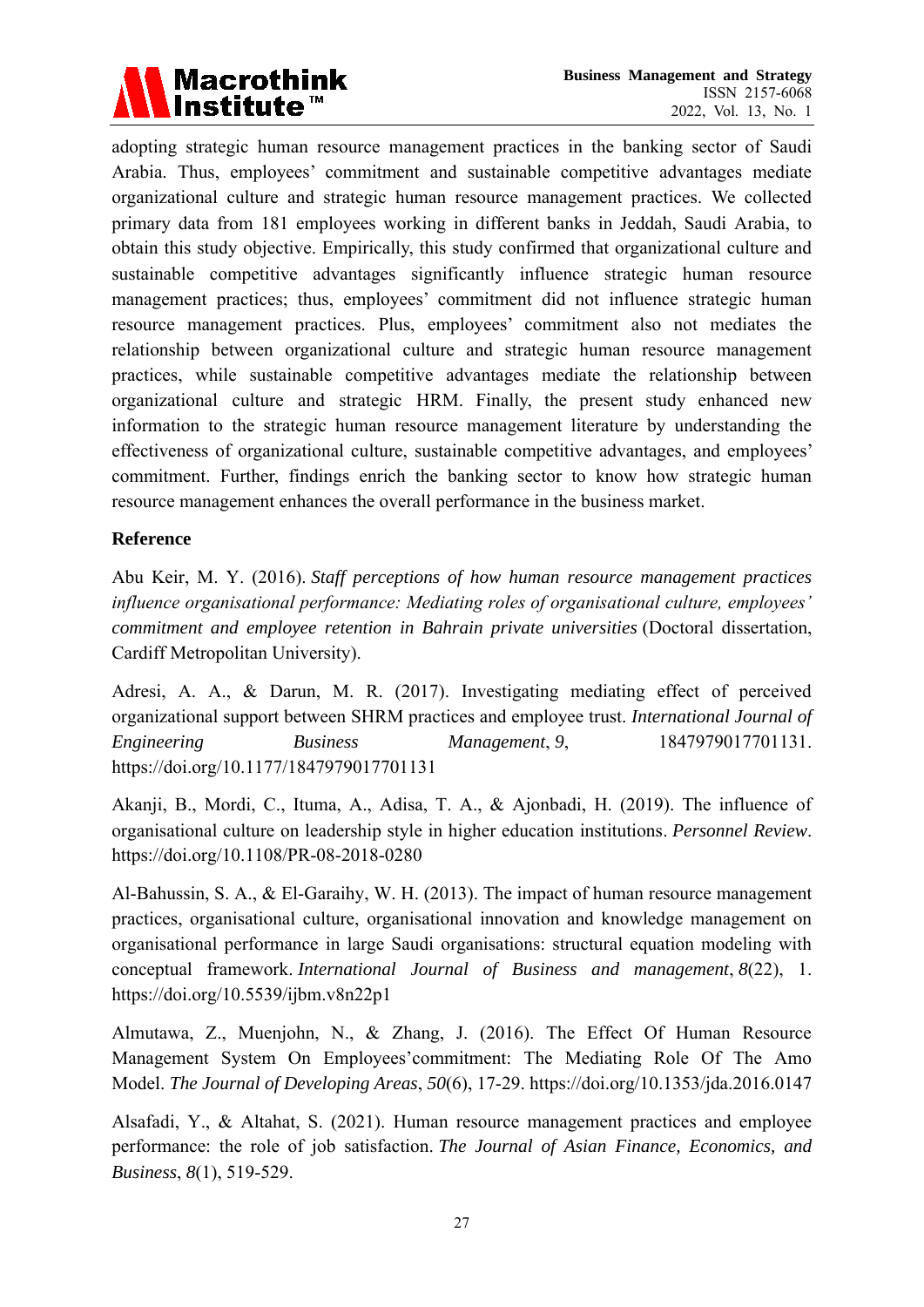# **Macrothink**

Andersen, K. K., Cooper, B. K., & Zhu, C. J. (2007). The effect of SHRM practices on perceived firm financial performance: Some initial evidence from Australia. *Asia Pacific Journal of Human Resources*, *45*(2), 168-179. <https://doi.org/10.1177/1038411107079111>

Anning-Dorson, T. (2016). Organisational culture and leadership as mediators of service innovation and firm competitiveness: A study of an emerging economy. *International Journal of Innovation Management*, *20*(07), 1650064. <https://doi.org/10.1142/S136391961650064X>

App, S., Merk, J., & Büttgen, M. (2012). Employer branding: Sustainable HRM as a competitive advantage in the market for high-quality employees. *Management revue*, 262-278. <https://doi.org/10.5771/0935-9915-2012-3-262>

Ayanda, O. J., & Sani, A. D. (2011). An evaluation of Strategic Human Resource Management (SHRM) practices in Nigerian Universities: the impact of ownership type and age. *European Journal of Economics, Finance and Administrative Sciences*, *32*(7), 7-25.

Barney, J. (1991). The resource based view of the firm. *Journal of management*, *26*(2), 342-367.

Barney, J., Wright, M., & Ketchen Jr, D. J. (2001). The resource-based view of the firm: Ten years after 1991. *Journal of management*, *27*(6), 625-641. <https://doi.org/10.1177/014920630102700601>

Boxall, P. (1996). The strategic HRM debate and the resource‐based view of the firm. *Human resource management journal*,  $6(3)$ , 59-75. <https://doi.org/10.1111/j.1748-8583.1996.tb00412.x>

Boxall, P., & Steeneveld, M. (1999). Human resource strategy and competitive advantage: A longitudinal study of engineering consultancies. *Journal of Management studies*, *36*(4), 443-463. <https://doi.org/10.1111/1467-6486.00144>

Colbert, B. A. (2004). The complex resource-based view: Implications for theory and practice in strategic human resource management. *Academy of management review*, *29*(3), 341-358. <https://doi.org/10.5465/amr.2004.13670987>

Collings, D. G., McMackin, J., Nyberg, A. J., & Wright, P. M. (2021). Strategic human resource management and COVID‐19: Emerging challenges and research opportunities. *Journal of Management Studies*. <https://doi.org/10.1111/joms.12695>

Dele, A. O., Ezekiel, A. O., & Alani, L. F. (2015). Strategic human resource management and organizational climate in the Nigerian Banking Industry. *American Journal of Environmental Policy and Management*, *1*(3), 38-50.

Delery, J. E., & Roumpi, D. (2017). Strategic human resource management, human capital and competitive advantage: is the field going in circles?. *Human Resource Management Journal*, *27*(1), 1-21. <https://doi.org/10.1111/1748-8583.12137>

Dimba, B. A., & K'Obonyo, P. (2009). The effect of strategic human resource management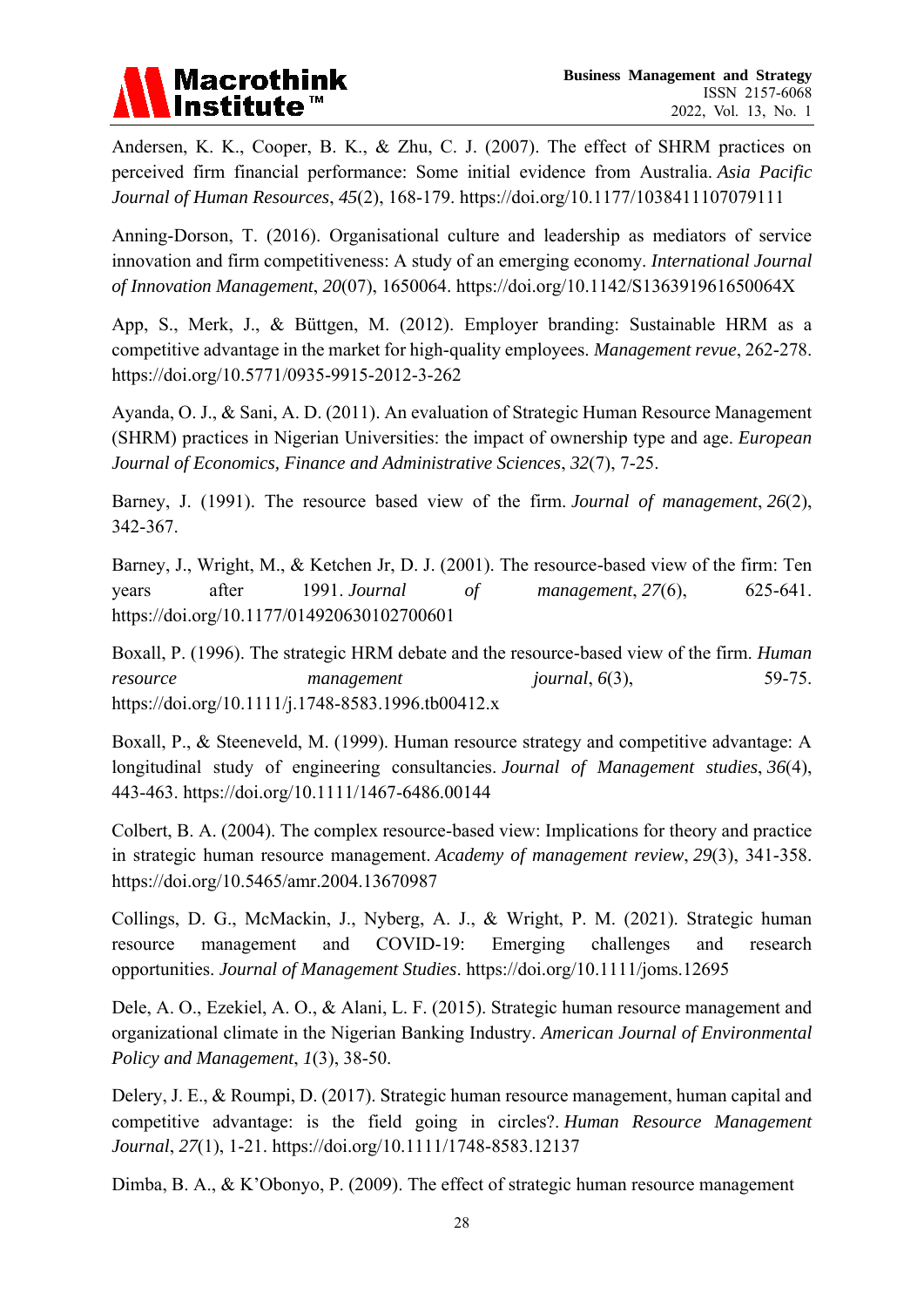

Elorza, U., Aritzeta, A., & Ayestarán, S. (2011). Exploring the black box in Spanish firms: the effect of the actual and perceived system on employees' commitment and organizational performance. *The International Journal of Human Resource Management*, *22*(07), 1401-1422. <https://doi.org/10.1080/09585192.2011.561956>

Emeagwal, L., & Ogbonmwan, K. O. (2018). Mapping the perceived role of strategic human resource management practices in sustainable competitive advantage. *Academy of Strategic Management Journal*, *17*(2), 1-19.

Emeagwal, L., & Ogbonmwan, K. O. (2018). Mapping the perceived role of strategic human resource management practices in sustainable competitive advantage. *Academy of Strategic Management Journal*, *17*(2), 1-19.

Faupel, S., & Helpap, S. (2021). Top Management's Communication and Employees' Commitment to Change: The Role of Perceived Procedural Fairness and Past Change Experience. *The Journal of Applied Behavioral Science*, *57*(2), 204-232. <https://doi.org/10.1177/0021886320979646>

Ferreira, M. P., Serra, F. R., Costa, B. K., & Almeida, M. (2016). A bibliometric study of the resource-based view (RBV) in International Business Research using Barney (1991) as a key marker. *Innovar*, *26*(61), 131-144. <https://doi.org/10.15446/innovar.v26n61.57173>

Fesharaki, F., & Sehhat, S. (2018). Islamic human resource management (iHRM) enhancing organizational justice and employees' commitment: Case of a Qard al-Hasan bank in Iran. *Journal of Islamic Marketing*. <https://doi.org/10.1108/JIMA-03-2017-0029>

Hamadamin, H. H., & Atan, T. (2019). The impact of strategic human resource management practices on competitive advantage sustainability: The mediation of human capital development and employee commitment. *Sustainability*, 11(20), 5782. <https://doi.org/10.3390/su11205782>

Hitka, M., Kucharčíková, A., Štarchoň, P., Balážová, Ž., Lukáč, M., & Stacho, Z. (2019). Knowledge and human capital as sustainable competitive advantage in human resource management. *Sustainability*, *11*(18), 4985. <https://doi.org/10.3390/su11184985>

Hu, P. (2007). Theorizing Strategic Human Resource Development: Linking Financial Performance and Sustainable Competitive Advantage. *Online Submission*.

Ibrahim, M. E., & Perez, A. O. (2014). Effects of organizational justice, employee satisfaction, and gender on employees' commitment: Evidence from the UAE. *International Journal of Business and Management*, *9*(2), 45. <https://doi.org/10.5539/ijbm.v9n2p45>

Ismail, W. K. W., Omar, R., & Bidmeshgipour, M. (2010). The Relation of Strategic Human Resource Practices with Firm Performance: Considering the Mediating Role of Resource Based View. *Journal of Asia Pacific Studies*, *1*(3).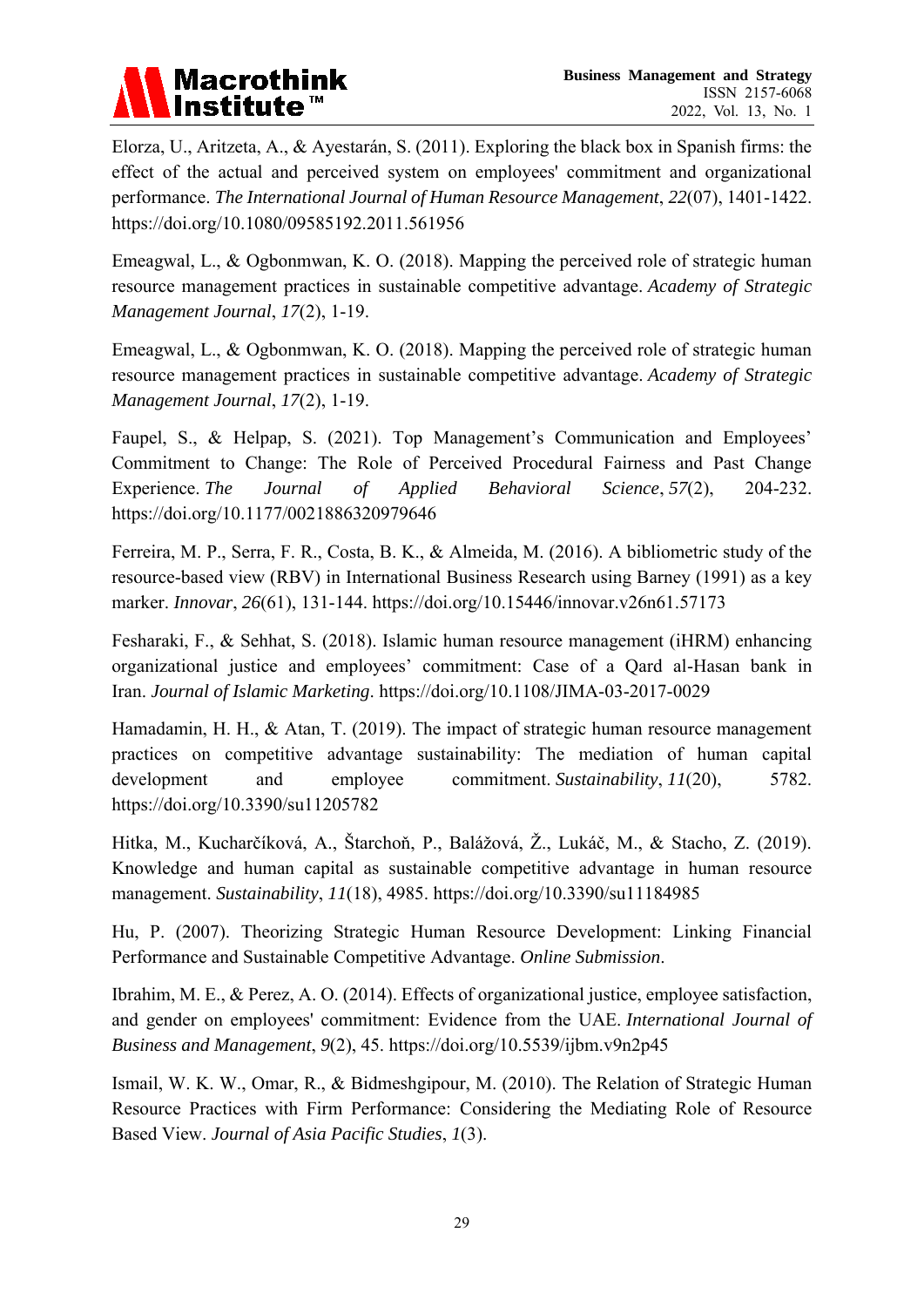

Kahiga, M. (2017). *Influence of Strategic Leadership Practices on Competitive Advantage of National Bank of Kenya*(Doctoral dissertation, University of Nairobi).

Kerdpitak, C., & Jermsittiparsert, K. (2020). The Influence of Organizational Culture, Employee Commitment and Organization Citizen Behaviour on the HRM Practices: Mediating Role of Perceived Organization Support. *Systematic Reviews in Pharmacy*, *11*(1), 407-415.

Kramar, R. (2014). Beyond strategic human resource management: is sustainable human resource management the next approach?. *The international journal of human resource management*, *25*(8), 1069-1089. <https://doi.org/10.1080/09585192.2013.816863>

Lado, A. A., & Wilson, M. C. (1994). Human resource systems and sustained competitive advantage: A competency-based perspective. *Academy of management review*, *19*(4), 699-727. <https://doi.org/10.5465/amr.1994.9412190216>

Lamba, S., & Choudhary, N. (2013). Impact of HRM practices on organizational commitment of employees. *International Journal of Advancements in Research & Technology*, *2*(4), 407-423.

Lok, P. (1997). *The influence of organisational culture, subculture, leadership style and job satisfaction on organisational commitment*. University of Sydney (Australia).

Lok, P., & Crawford, J. (2004). The effect of organisational culture and leadership style on job satisfaction and organisational commitment: A cross‐national comparison. *Journal of management development*. <https://doi.org/10.1108/02621710410529785>

Mahdi, O. R., & Almsafir, M. K. (2014). The role of strategic leadership in building sustainable competitive advantage in the academic environment. *Procedia-Social and Behavioral Sciences*, *129*, 289-296. <https://doi.org/10.1016/j.sbspro.2014.03.679>

Mahoney, J. T., & Pandian, J. R. (1992). The resource-based view within the conversation of strategic management. *Strategic management journal*, *13*(5), 363-380. <https://doi.org/10.1002/smj.4250130505>

Mitsakis, F. (2021). Strategic human resource development in times of business and economic uncertainty: the case of Greek banks. *European Journal of Training and Development*.

Mitsakis, F. V. (2017). Employees' perspectives on strategic human resource development before and after the global financial crisis: evidence from the Greek banking sector. *International Journal of Training and Development*, *21*(4), 285-303. <https://doi.org/10.1111/ijtd.12112>

Mohelska, H., & Sokolova, M. (2015). Organisational culture and leadership–joint vessels?. *Procedia-Social and Behavioral Sciences*, *171*, 1011-1016. <https://doi.org/10.1016/j.sbspro.2015.01.223>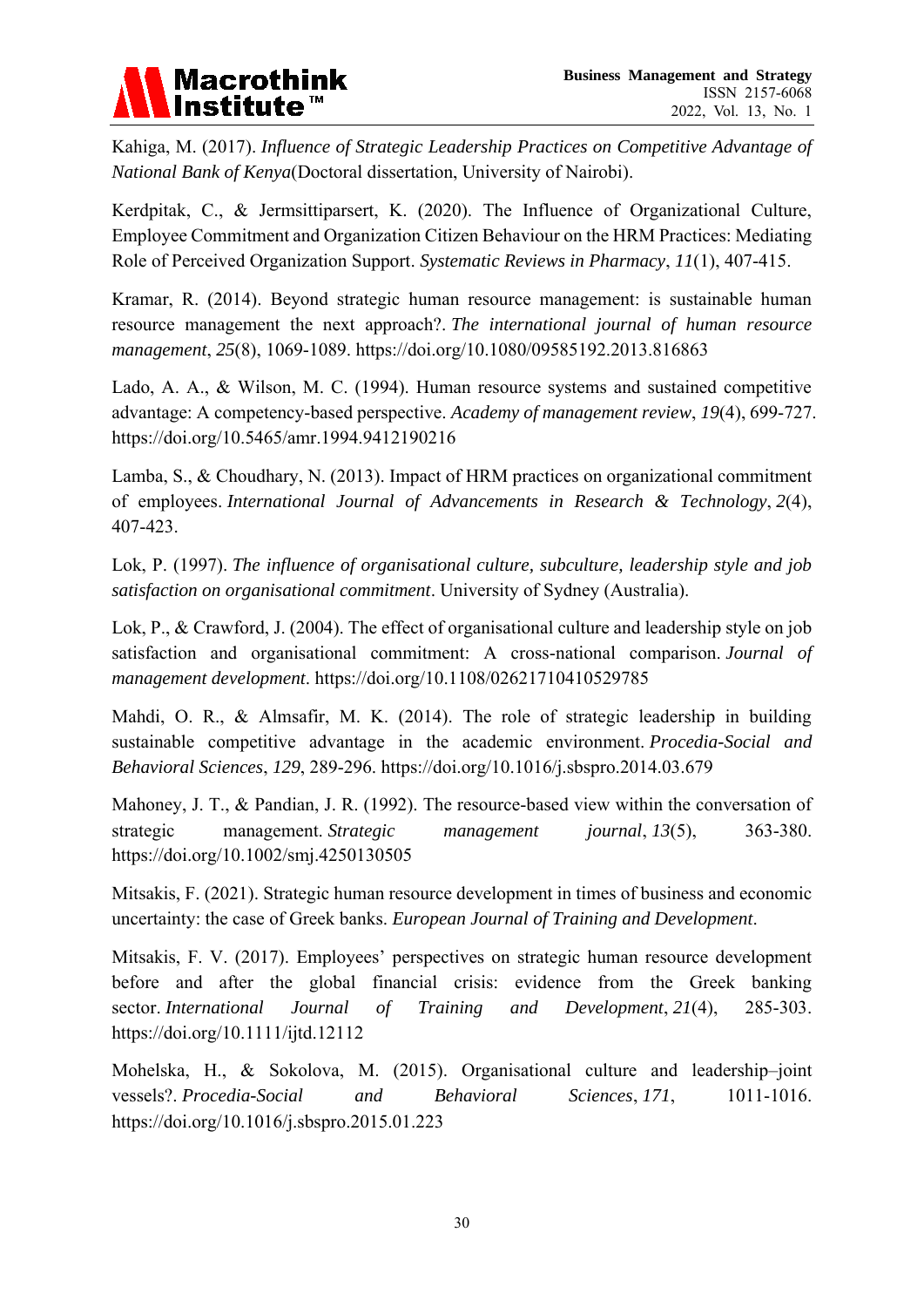# **Macrothink**

Nayak, T., & Sahoo, C. K. (2015). Quality of work life and organizational performance: The mediating role of employee commitment. *Journal of health management*, *17*(3), 263-273. <https://doi.org/10.1177/0972063415589236>

Ngoc Su, D., Luc Tra, D., Thi Huynh, H. M., Nguyen, H. H. T., & O'Mahony, B. (2021). Enhancing resilience in the Covid-19 crisis: lessons from human resource management practices in Vietnam. *Current Issues in Tourism*, 1-17. <https://doi.org/10.1080/13683500.2020.1863930>

Owolabi, A. B. (2015). Impact of organisational culture and leadership style on quality of work-life among employees in Nigera. *African Journal for the Psychological Study of Social Issues*, *18*(1), 109-121.

Palladan, A. A., Abdulkadir, K. B., & Chong, Y. W. (2016). The effect of strategic leadership, organization innovativeness, information technology capability on effective strategy implementation: A study of tertiary institutions in Nigeria. *Journal of Business and Management*, *18*(9), 109-115. <https://doi.org/10.9790/487X-180901109115>

Para-González, L., Jiménez-Jiménez, D., & Martínez-Lorente, Á. R. (2019, December). Do SHRM and HPWS shape employees' affective commitment and empowerment?. In *Evidence-based HRM: a Global Forum for Empirical Scholarship*. Emerald Publishing Limited. <https://doi.org/10.1108/EBHRM-01-2019-0004>

practices on performance of manufacturing multinational companies in Kenya: Moderating role of employee cultural orientations and mediating role of employee motivation.

Priem, R. L., & Butler, J. E. (2001). Is the resource-based "view" a useful perspective for strategic management research?. *Academy of management review*, *26*(1), 22-40. <https://doi.org/10.5465/amr.2001.4011928>

Progoulaki, M., & Theotokas, I. (2010). Human resource management and competitive advantage: An application of resource-based view in the shipping industry. *Marine Policy*, *34*(3), 575-582. <https://doi.org/10.1016/j.marpol.2009.11.004>

Raduan, C. R., Jegak, U., Haslinda, A., & Alimin, I. I. (2009). Management, strategic management theories and the linkage with organizational competitive advantage from the resource-based view. *European Journal of Social Sciences*, *11*(3), 402-418.

Ramayah, T., Yeap, J. A., Ahmad, N. H., Halim, H. A., & Rahman, S. A. (2017). Testing a confirmatory model of Facebook usage in SmartPLS using consistent PLS. *International Journal of Business and Innovation*, *3*(2), 1-14.

Ratna, R., & Singh, P. P. (2013). SHRM Practices and Employee Satisfaction: Study and Relationship. *Amity Management Review*, *3*(1).

Rhodes, J., Lok, P., Yang, S., & Bambacas, M. (2009, July). Resource Based View Of Intangibles On Erp Systems Implemenation And Organisational Performance In China. In *The*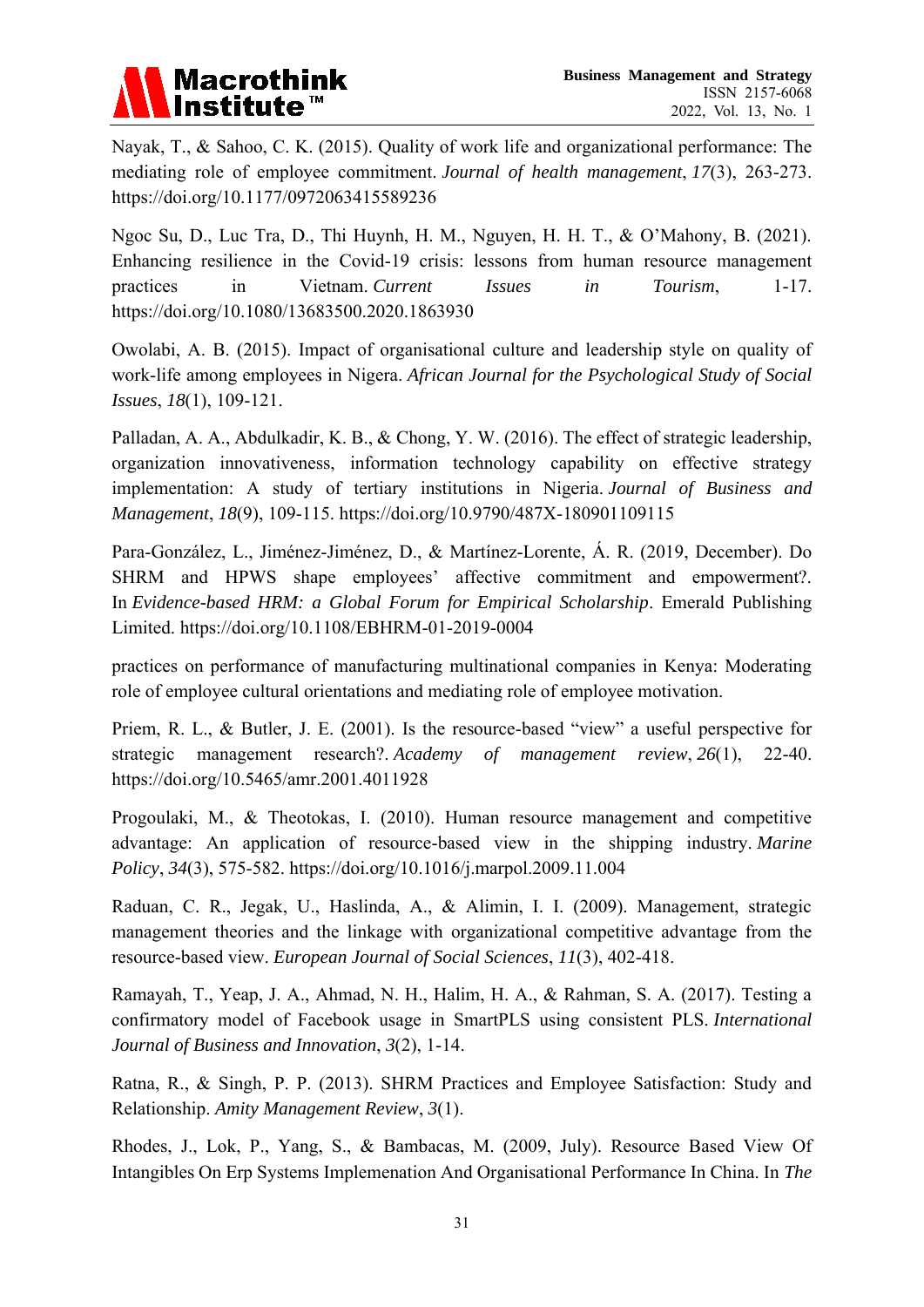

*Proceedings Of 5 Th International Strategic Management Conference* (P. 199). <https://doi.org/10.20460/JGSM.2009318477>

Ringle, C., Da Silva, D., & Bido, D. (2015). Structural equation modeling with the SmartPLS. *Bido, D., da Silva, D., & Ringle, C.(2014). Structural Equation Modeling with the Smartpls. Brazilian Journal Of Marketing*, *13*(2). <https://doi.org/10.5585/remark.v13i2.2717>

Saks, A. M. (2021). Caring human resources management and employee engagement. *Human Resource Management Review*, 100835. <https://doi.org/10.1016/j.hrmr.2021.100835>

Saleem, H. (2015). The impact of leadership styles on job satisfaction and mediating role of perceived organizational politics. *Procedia-Social and Behavioral Sciences*, *172*, 563-569. <https://doi.org/10.1016/j.sbspro.2015.01.403>

Saleem, M., Kamarudin, S., Shoaib, H. M., & Nasar, A. (2021). Retail Consumers' Behavioral Intention to Use Augmented Reality Mobile Apps in Pakistan. *Journal of Internet Commerce*, 1-29. <https://doi.org/10.1080/15332861.2021.1975427>

Sánchez, A. A., Marín, G. S., & Morales, A. M. (2015). The mediating effect of strategic human resource practices on knowledge management and firm performance. *Revista Europea de Dirección y Economía de la Empresa*, *24*(3), 138-148. <https://doi.org/10.1016/j.redee.2015.03.003>

Sarstedt, M., & Cheah, J. H. (2019). Partial least squares structural equation modeling using SmartPLS: a software review. <https://doi.org/10.1057/s41270-019-00058-3>

Sourchi, S. M. M. R., & Liao, J. (2015). The positive impact of high performance work systems (HPWS) on employee commitment and self-sufficiency in strategic human resource management (SHRM) in Kurdistan. *European Journal of Business and Management*, *7*(3), 80-109.

Subramaniam, M., & Youndt, M. A. (2005). The influence of intellectual capital on the types of innovative capabilities. *Academy of Management journal*, *48*(3), 450-463. <https://doi.org/10.5465/amj.2005.17407911>

Tawfig, N. F., & Kamarudin, S. (2021). Role of Strategic Human Resource Management Practices on the Achieving of Sustainable Competitive Advantages: The Mediation Role of Strategic Leadership and Organizational Culture. *Review of International Geographical Education Online*, *11*(5), 583-604.

Tawfig, N. F., & Kamarudin, S. (2021). Role of Strategic Human Resource Management Practices on the Achieving of Sustainable Competitive Advantages: The Mediation Role of Strategic Leadership and Organizational Culture. *Review of International Geographical Education Online*, *11*(5), 583-604.